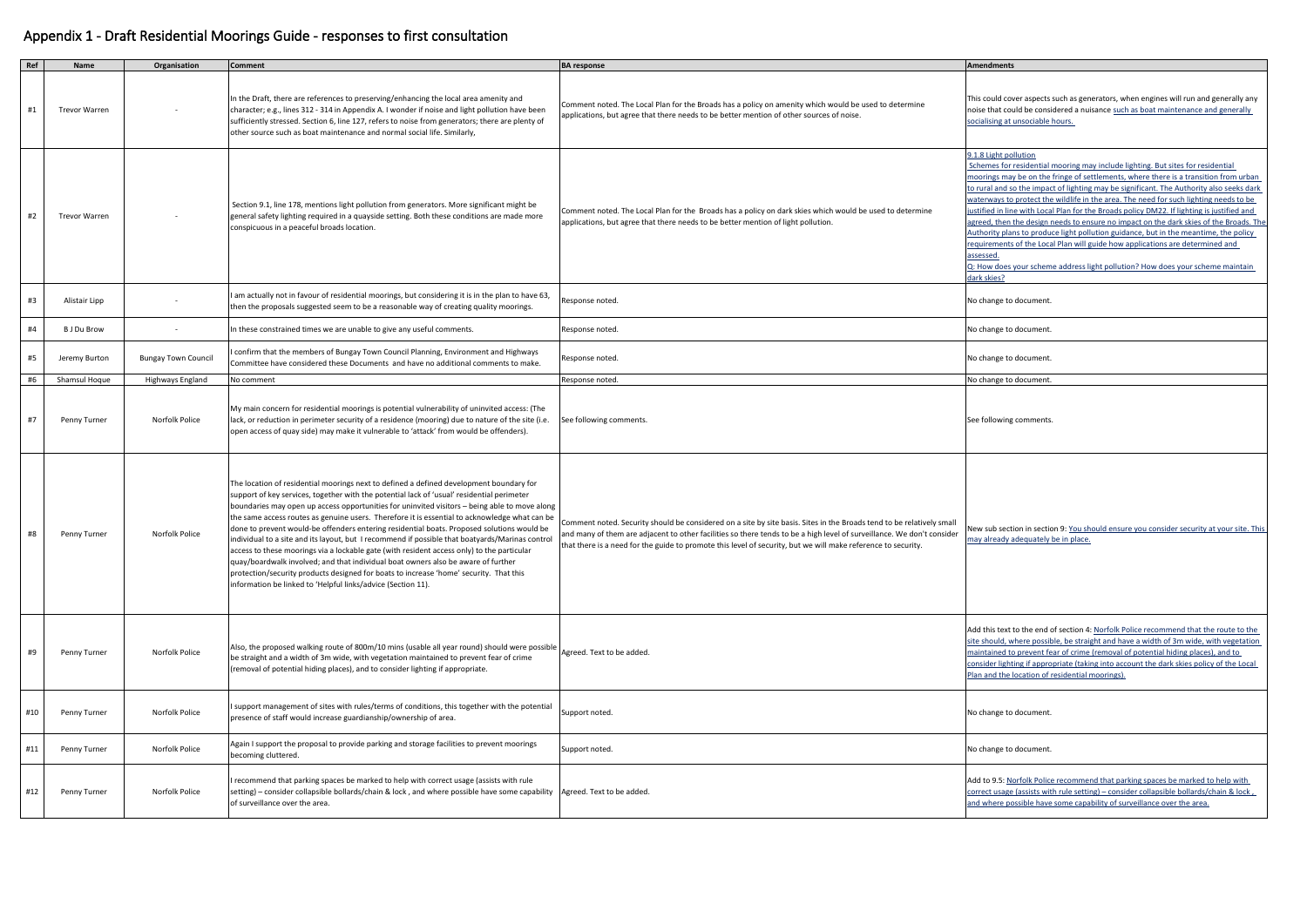| Penny Turner<br>#13 | Norfolk Police | With regards external storage facilities, I recommend they are of robust construction with<br>secure locks (e.g. Sold Secure or equivalent). If possible consider fencing off the area (with<br>lockable gate for residents only) to provide an additional layer for what is to be stored within -<br>these items will no doubt be portable with possible value to an offender).                                                                                                                                                                                                                                                                                                                                                                                                                                                                                                                                                                       | Agreed. Text to be added.                                                                                                                                                                                                                                                                                                                                                                                                                                                                                                                                                                                                                                                                                                                                                                                                                                                                                                                                                                                                                                                                                                                                                                                    | Add to 9.7: Norfolk Polic<br>secure locks (e.g. Sold Se<br>(with lockable gate for re<br>stored within – these ite<br>offender).                                                                                                                       |
|---------------------|----------------|--------------------------------------------------------------------------------------------------------------------------------------------------------------------------------------------------------------------------------------------------------------------------------------------------------------------------------------------------------------------------------------------------------------------------------------------------------------------------------------------------------------------------------------------------------------------------------------------------------------------------------------------------------------------------------------------------------------------------------------------------------------------------------------------------------------------------------------------------------------------------------------------------------------------------------------------------------|--------------------------------------------------------------------------------------------------------------------------------------------------------------------------------------------------------------------------------------------------------------------------------------------------------------------------------------------------------------------------------------------------------------------------------------------------------------------------------------------------------------------------------------------------------------------------------------------------------------------------------------------------------------------------------------------------------------------------------------------------------------------------------------------------------------------------------------------------------------------------------------------------------------------------------------------------------------------------------------------------------------------------------------------------------------------------------------------------------------------------------------------------------------------------------------------------------------|--------------------------------------------------------------------------------------------------------------------------------------------------------------------------------------------------------------------------------------------------------|
| #14<br>Penny Turner | Norfolk Police | Post-boxes – there is an increasing rise in crime associated with post delivery so post boxes<br>should be of robust construction with max aperture size of 260mmx40mm and have anti-<br>fishing properties (the examples pictured look good, Secured by Design recommends letter<br>boxes certificated to TS 009).                                                                                                                                                                                                                                                                                                                                                                                                                                                                                                                                                                                                                                    | Agreed. Text to be added.                                                                                                                                                                                                                                                                                                                                                                                                                                                                                                                                                                                                                                                                                                                                                                                                                                                                                                                                                                                                                                                                                                                                                                                    | Will add this wording to<br>There is an increasing ris<br>be of robust constructio<br>fishing properties (Secur                                                                                                                                        |
| #15<br>Penny Turner | Norfolk Police | As mentioned above, I would like links to boat security to be included, but would wish to<br>consult with my police colleagues on BroadBeat as to which should be included. (1st Principles<br>boat security; BoatShield and Aweigh).<br>LINK FOR BOATSHIELD (& Outboard Engine Cover)<br>This weblink from Norfolk & Suffolk Police offers advice on boat safety and security, also<br>information about the Boatshield Scheme.<br>https://www.norfolk.police.uk/advice/roads-and-vehicles/boats<br><b>AWEIGH App</b><br>Thousands of people enjoy the Broads throughout the year and the AWEIGH app has been<br>designed to help those on and around the waterways.<br>apps.apple.com>app>aweigh<br>play.google.com>store>apps>details>id=com.aweigh<br>BOAT SECURITY ADVICE - NORFOLK & SUFFOLK POLICE<br>Norfolk & Suffolk Police advice on water safety and boat security:<br>https://www.norfolk.police.uk/sites/norfolk/files/boatshield_v1.pdf | Agreed. Text to be added.                                                                                                                                                                                                                                                                                                                                                                                                                                                                                                                                                                                                                                                                                                                                                                                                                                                                                                                                                                                                                                                                                                                                                                                    | Add these links to guide.                                                                                                                                                                                                                              |
| #16<br>David Broad  |                | Section 3. - I think that continuing to make a distinction between boats suitable for residential<br>moorings and houseboats might become somewhat artificial and unnecessary with the passage<br>of time. (a bit like mobile homes and caravans where the former have residual wheels and tow<br>bar stored underneath but are still classed the same for The Caravan Act/ planning purposes).<br>The BA hung on to this motor and moving thing when the working party initially considered the Local Plan.<br>issue, bit I would suggest it is now unnecessary and that it is the matters of controlling the use<br>and appearance which is common and important to both.                                                                                                                                                                                                                                                                            | We consider houseboats to be floating caravans or floating sheds on a pontoon and these will be dealt with on a case<br>by case basis. We do not promote or expect these at residential moorings around the Broads. This is set out in the                                                                                                                                                                                                                                                                                                                                                                                                                                                                                                                                                                                                                                                                                                                                                                                                                                                                                                                                                                   | No change to document                                                                                                                                                                                                                                  |
| #17<br>David Broad  |                | Item 7 - Register - It might be helpful and save unnecessary administration and enforcement if<br>the policy stating that guests staying less than, say, 30days, were exempt                                                                                                                                                                                                                                                                                                                                                                                                                                                                                                                                                                                                                                                                                                                                                                           | It does not seem onerous to write down the details of the person visiting or staying in a register.                                                                                                                                                                                                                                                                                                                                                                                                                                                                                                                                                                                                                                                                                                                                                                                                                                                                                                                                                                                                                                                                                                          | No change to document                                                                                                                                                                                                                                  |
| #18<br>David Broad  |                | Item 9.3 Pump Out and Sewerage - It could be inviting non-compliance by allowing holding<br>tanks and pump-outs as an alternative to mains drainage. History and experience shows that<br>valves are often used for illegal discharge. There could be a strong planning policy preference<br>for the latter and the register extended for logging genuine pump out occurrences.                                                                                                                                                                                                                                                                                                                                                                                                                                                                                                                                                                        | Noted. Whilst areas of residential moorings may provide toilets and shower blocks, the boats themselves are<br>probably going to have toilets on them. It is not clear how we can stop that from happening through planning.<br>Because they will have toilets on them, the sewerage and foul water need to go somewhere and that is what we are<br>referring to - the provision on site of somewhere to dispose of foul water. We do have policies that promote the<br>connection to the public sewer network as the preference, as set out in that policy, that the facilities provided for<br>pump out to be connected to the public sewer network. If this is not possible, then we set out a hierarchy for disposa<br>methods and seek thorough justification for the method used. If Mr Broad is suggesting that there should be some<br>kind of mechanism that attaches to the on-board toilets and the like and connects to the public sewer network, then<br>that would be something for the management to address as they plan the scheme. We could add some text to raise<br>the issue of valves and illegal discharge and cross refer to the policy that seeks connection to the public network. | Add this to section 9.3: T<br>empty cassettes. Your m<br>this already. We would a<br>out in that policy, attach<br>When considering how t<br>for boats to release foul<br>highlight that there is a l<br>within the Broads which<br><u>the rivers.</u> |
| #19<br>David Broad  |                | Notwithstanding the above, you are to be congratulated in producing such a comprehensive<br>and thoughtful draft policy and I look forward to hearing of its progress.                                                                                                                                                                                                                                                                                                                                                                                                                                                                                                                                                                                                                                                                                                                                                                                 | Support noted.                                                                                                                                                                                                                                                                                                                                                                                                                                                                                                                                                                                                                                                                                                                                                                                                                                                                                                                                                                                                                                                                                                                                                                                               | No change to document.                                                                                                                                                                                                                                 |

o 9.7: Norfolk Police recommend that storage is of robust construction with e locks (e.g. Sold Secure or equivalent). If possible consider fencing off the area lockable gate for residents only) to provide an additional layer for what is to be d within – these items will no doubt be portable with possible value to an <u>der).</u>

dd this wording to section 9.8 in relation to extra facilities: there is an increasing rise in crime associated with post delivery so post boxes should robust construction with max aperture size of 260mmx40mm and have antig properties (Secured by Design recommends letter boxes certificated to TS 009).

his to section 9.3: Toilets on boats may require pumping out or somewhere to y cassettes. Your marina or boatyard may have a system or process to deal with Iready. We would assess this part of the application against policy DM2 and as set that policy, attachment to the public sewer network is the preferred approach. I considering how to address foul water, you will need to consider the potential hats to release foul water directly to the waterbody. The Environment Agency also ght that there is a byelaw that is relevant to the disposal of sewage from boats I the Broads which makes it illegal for boats to discharge their sewage straight to vers.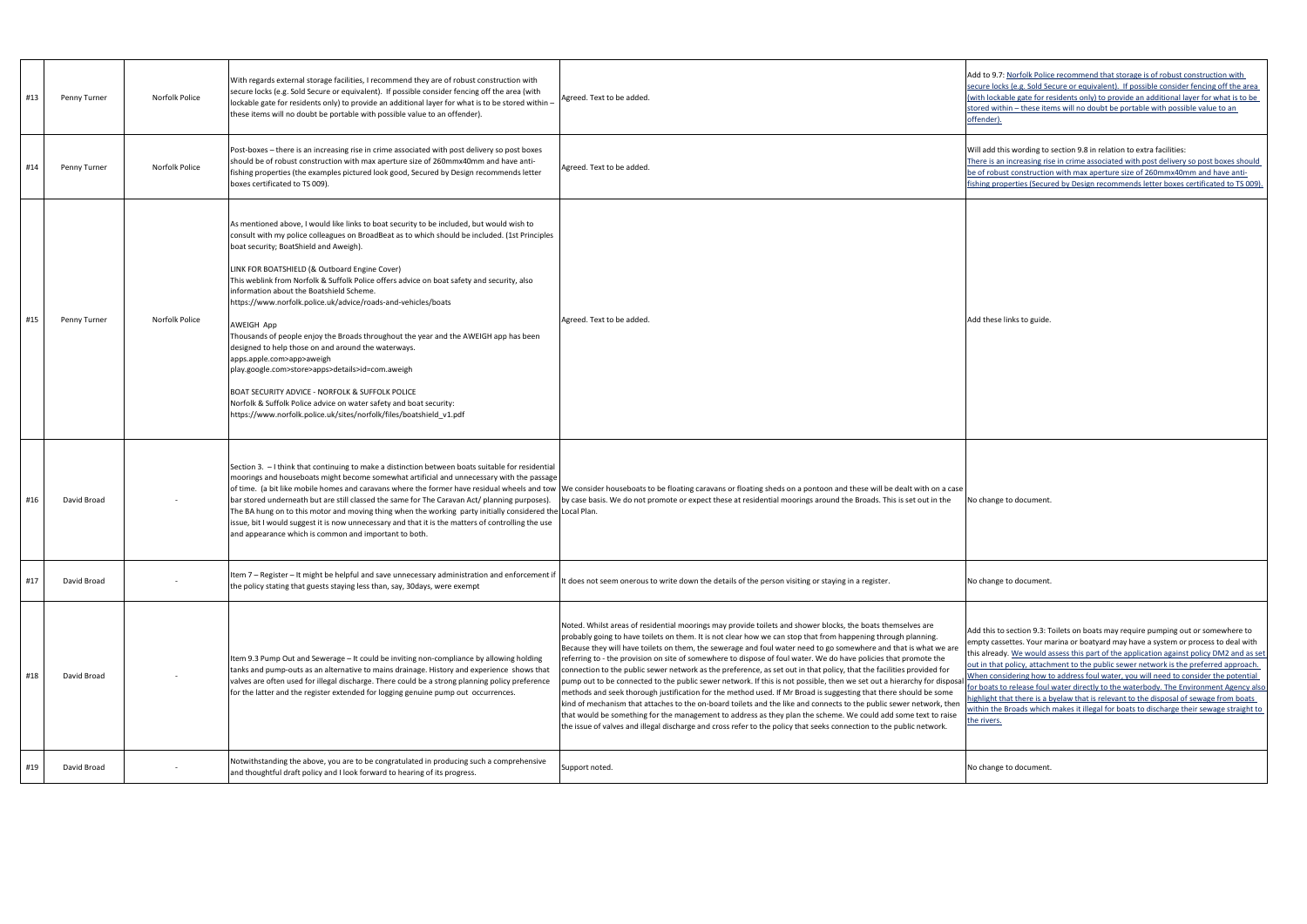| #20 | Judith Davidson | Norwich City Council      | I just have one comment / suggested change to make in relation to lines 81-84 of the<br>document:<br>• I would suggest deleting the words " in theory" from this sentence, and adding to the end<br>"and is consistent with the policies of the River Wensum Strategy, a partnership document<br>adopted by both the Broads Authority and Norwich City Council (and other partners)."                                                                                                                                                                                                                                                                                                                                           | Agreed. Text to be added.                                                                                                                                                                                                           | . 'or is in Norwich City<br>Norwich City Council red<br>or boatyards in Norwich<br>the City (subject to the n<br>policies of the River Wer<br><b>Broads Authority and No</b>                                        |
|-----|-----------------|---------------------------|---------------------------------------------------------------------------------------------------------------------------------------------------------------------------------------------------------------------------------------------------------------------------------------------------------------------------------------------------------------------------------------------------------------------------------------------------------------------------------------------------------------------------------------------------------------------------------------------------------------------------------------------------------------------------------------------------------------------------------|-------------------------------------------------------------------------------------------------------------------------------------------------------------------------------------------------------------------------------------|---------------------------------------------------------------------------------------------------------------------------------------------------------------------------------------------------------------------|
| #21 | Liam Robson     | <b>Environment Agency</b> | We agree that all residential boats must be capable of navigation and so function as a boat, in<br>order for residential moorings to be classed as 'water compatible' development. If the boat is<br>non-navigable, such as a houseboat, then they would be classed as 'more vulnerable'<br>residential development, and therefore Table 3 of the NPPF PPG would class them as<br>inappropriate to be located in boatyards or mooring basins, as these areas are usually classed<br>as Flood Zone 3b Functional Floodplain. It may be beneficial to include this reason within the<br>explanation as to why the boats on the residential moorings need to be navigable.                                                         | Agreed. Text to be added.                                                                                                                                                                                                           | Section 3. Add this as las<br>boats must be capable o<br>moorings to be classed a<br>navigable, such as a hou<br>classed as 'more vulnera<br>NPPF PPG would class th                                                |
| #22 | Liam Robson     | <b>Environment Agency</b> | Also, the last sentence of Section 3 states that 'Houseboats are considered to be structures<br>without means of independent propulsion and will be dealt with on a case by case basis due to<br>their potential impact on character of the area'. We would object in principle to any<br>houseboats as they would be an inappropriate 'more vulnerable' development in Flood Zone<br>3b Functional Floodplain, so it may be beneficial to make it clear that houseboats are unlikely<br>to be permitted, unless their proposed location is somehow not classed as Functional<br>Floodplain, which would require the marina or mooring basin to not be at risk of flooding in a<br>5% (1 in 20) annual probability flood event. | Response noted. That wording is from the Local Plan. But we will add it to the guide.                                                                                                                                               | basins, as these areas ar<br><b>Environment Agency sta</b><br>they would be an inappr<br>Functional Floodplain. S<br>proposed location is son<br>require the marina or me<br>annual probability flood               |
| #23 | Liam Robson     | <b>Environment Agency</b> | We support the need for a Flood Risk Assessment (FRA) and Flood Response Plan with all<br>applications for residential moorings. If the FRA and Flood Response Plan proposes refuge<br>within the boat in times of flood then the boat will need to be capable of rising up above the<br>extreme 0.1% (1 in 1000) climate change flood level. The FRA will need to detail what the<br>required height of rise will be and demonstrate that the boat's mooring can enable it to rise<br>that high without posing a hazard to the occupants of the boat.                                                                                                                                                                          | Agreed. Text to be added.                                                                                                                                                                                                           | Add to section 5: If the F<br>in times of flood then th<br>capable of rising up abo<br>FRA will need to detail w<br>the boat's mooring can o<br>occupants of the boat. If                                           |
| #24 | Liam Robson     | <b>Environment Agency</b> | If the FRA and Flood Response Plan does not propose refuge, but instead proposes evacuation<br>in advance of a flood, then the FRA and response plan will need to show how the occupants<br>will be able to receive advanced warnings and where they will be able to evacuate to in time.<br>There is always a residual risk of warnings not being received, so the FRA will need to address<br>this risk. The ability to take refuge within the boat, as described above, is a valuable fall-back<br>measure and, if possible, the mooring should be designed to provide this refuge as a<br>precaution, even if the preferred option is evacuation in advance of flooding.                                                    | Agreed. Text to be added.                                                                                                                                                                                                           | but instead proposes eva<br>will need to show how tl<br>where they will be able t<br>there is always a residua<br>address this risk. The abi<br>valuable fall-back measu<br>this refuge as a precautio<br>flooding. |
| #25 | Liam Robson     | <b>Environment Agency</b> | The LPA and their Emergency Planners will need to ensure that they are satisfied with the<br>proposed residential moorings and the proposed measures to ensure the safety of the future<br>occupants should a flood occur.                                                                                                                                                                                                                                                                                                                                                                                                                                                                                                      | Noted. The Broads Authority does not have Emergency Planners in house. It is not clear how the District Emergency<br>Planners are able to assist the Broads Authority. This issue is something that is being looked into currently. | No change to document                                                                                                                                                                                               |
| #26 | Liam Robson     | <b>Environment Agency</b> | Line 131 refers to waste management. We would highlight that there is a byelaw that is<br>relevant to the disposal of sewage from boats within the Norfolk and Suffolk Broads which<br>makes it illegal for boats to discharge their sewage straight to the rivers.                                                                                                                                                                                                                                                                                                                                                                                                                                                             | Response noted. Text to be added.                                                                                                                                                                                                   | See comment #18                                                                                                                                                                                                     |
| #27 | Liam Robson     | <b>Environment Agency</b> | It may be beneficial to include the need for Flood Response signs in this section, so that<br>everyone is aware of the flood risk and the actions to take.                                                                                                                                                                                                                                                                                                                                                                                                                                                                                                                                                                      | Noted. The Flood Risk SPD has recently been updated and applicants would be directed to the FRP guidance in that.                                                                                                                   | No change to document                                                                                                                                                                                               |
| #28 | Liam Robson     | <b>Environment Agency</b> | 9.2 Water<br>The management plans should include details of early consultation with the relevant water<br>company to ensure there is sufficient capacity in their network to supply moorings in that<br>specific location. The abstraction of 20 cubic metres or more a day from either surface or<br>groundwater source would require an abstraction licence. If the chosen site for the additional<br>moorings already holds an abstraction licence, there would need to be consideration of the<br>impacts from additional update as a result of the new moorings.                                                                                                                                                           | Agreed. Text to be added.                                                                                                                                                                                                           | Add this to 9.2: <u>The Envi</u><br>should include details of<br>there is sufficient capaci<br>The abstraction of 20 cu<br>source would require an<br>moorings already holds<br>of the impacts from add             |
| #29 | Liam Robson     | <b>Environment Agency</b> | 9.3 Sewage<br>This section should be strengthened by stating that 'toilets on board will require pumping out'<br>and if possible it would be beneficial to add - 'to either an appropriate package treatment<br>plant, a containment tank emptied by registered waste carrier or to main sewer'.                                                                                                                                                                                                                                                                                                                                                                                                                                | Agreed. Text to be added.                                                                                                                                                                                                           | See comment #18                                                                                                                                                                                                     |

## · is in Norwich City Council's Administrative Area'

vich City Council requested this addition as there are no mooring basins, marinas atyards in Norwich; this change now, in theory, allows for residential moorings in ity (subject to the normal planning application process) and is consistent with the ies of the River Wensum Strategy, a partnership document adopted by both the ds Authority and Norwich City Council (and other partners).

ion 3. Add this as last paragraph: The Environment Agency agree that all residentia s must be capable of navigation and so function as a boat, in order for residential rings to be classed as 'water compatible' development. If the boat is nonable, such as a houseboat, the Environment Agency state that they would be ed as 'more vulnerable' residential development, and therefore Table 3 of the PPG would class them as inappropriate to be located in boatyards or mooring s, as these areas are usually classed as Flood Zone 3b Functional Floodplain. The onment Agency state that they would object in principle to any houseboats as would be an inappropriate 'more vulnerable' development in Flood Zone 3b tional Floodplain. So houseboats are unlikely to be permitted, unless their proposed location is somehow not classed as Functional Floodplain, which would ire the marina or mooring basin to not be at risk of flooding in a 5% (1 in 20) al probability flood event.

to section 5: If the FRA and Flood Response Plan proposes refuge within the boat ies of flood then the Environment Agency states that the boat will need to be ble of rising up above the extreme 0.1% (1 in 1000) climate change flood level. The vill need to detail what the required height of rise will be and demonstrate that oat's mooring can enable it to rise that high without posing a hazard to the ants of the boat. If the FRA and Flood Response Plan does not propose refuge, istead proposes evacuation in advance of a flood, then the FRA and response plan eed to show how the occupants will be able to receive advanced warnings and e they will be able to evacuate to in time. The Environment Agency go on to say is always a residual risk of warnings not being received, so the FRA will need to ess this risk. The ability to take refuge within the boat, as described above, is a ble fall-back measure and, if possible, the mooring should be designed to provide efuge as a precaution, even if the preferred option is evacuation in advance of ing.

this to 9.2: The Environment Agency are keen to emphasise that applications Id include details of early consultation with the relevant water company to ensure is sufficient capacity in their network to supply moorings in that specific location. abstraction of 20 cubic metres or more a day from either surface or groundwater so would require an abstraction licence. If the chosen site for the additional ings already holds an abstraction licence, there would need to be consideration impacts from additional update as a result of the new moorings.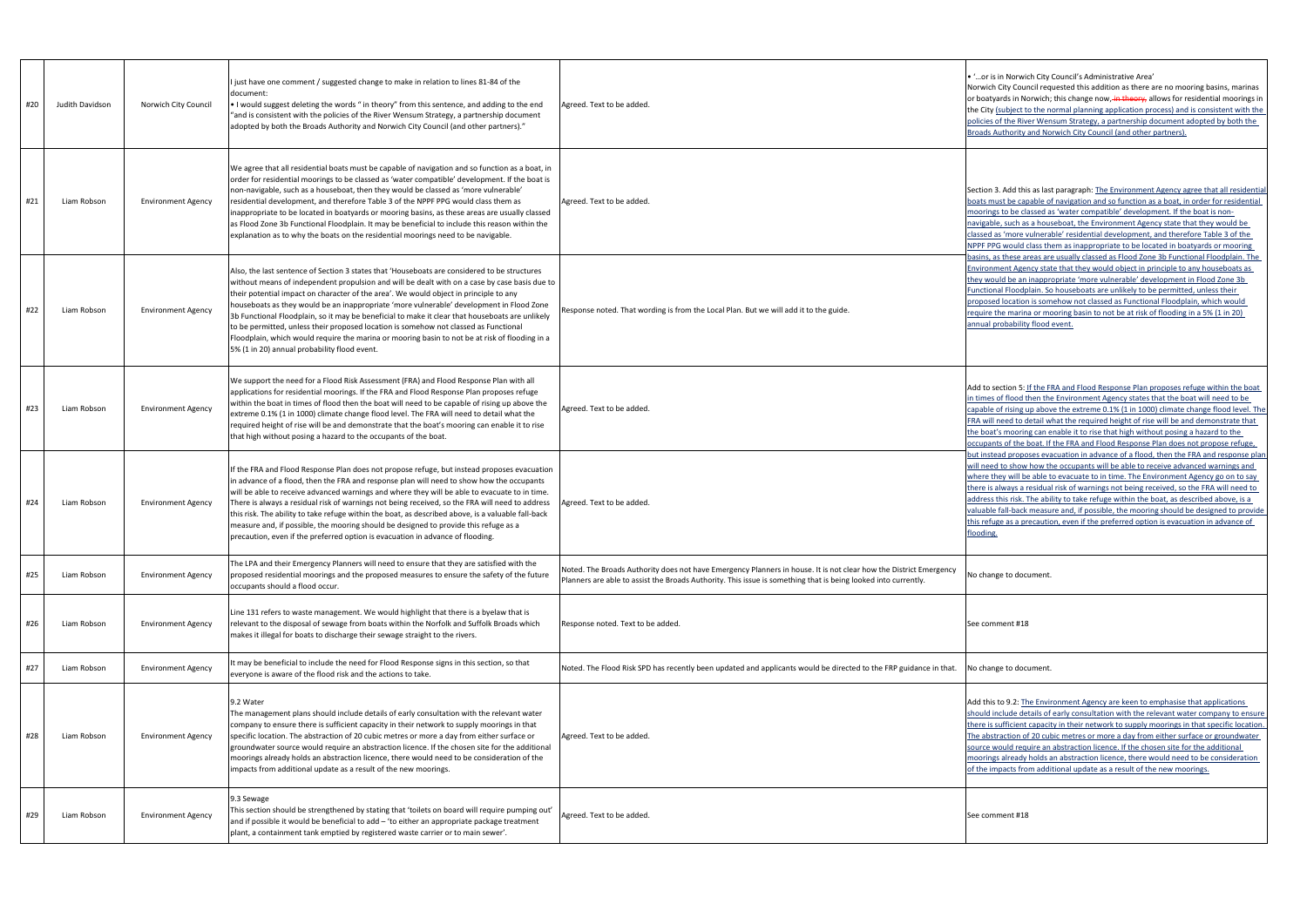| #30 | Liam Robson         | <b>Environment Agency</b>                        | Informative - Environmental Permit for Flood Risk Activities<br>An environmental permit for flood risk activities will be needed for any proposal that wants to<br>do work in, under, over or within 8 metres (m) from a fluvial main river and from any flood<br>defence structure or culvert or 16m from a tidal main river and from any flood defence<br>structure or culvert. Application forms and further information can be found at:<br>https://www.gov.uk/guidance/flood-risk-activities-environmental-permits. Anyone carrying<br>out these activities without a permit where one is required, is breaking the law.                                                                                                                                                                                                                                                                                  | Agreed. Text to be added.                                                                                                                                                                                                                                                                                                                                                                                                                                                                                           | Add this to the end of se<br><b>Activities</b><br>An environmental permi<br>wants to do work in, und<br>from any flood defence:<br>any flood defence struct<br>be found at: https://ww<br>permits. Anyone carrying<br>breaking the law. |
|-----|---------------------|--------------------------------------------------|----------------------------------------------------------------------------------------------------------------------------------------------------------------------------------------------------------------------------------------------------------------------------------------------------------------------------------------------------------------------------------------------------------------------------------------------------------------------------------------------------------------------------------------------------------------------------------------------------------------------------------------------------------------------------------------------------------------------------------------------------------------------------------------------------------------------------------------------------------------------------------------------------------------|---------------------------------------------------------------------------------------------------------------------------------------------------------------------------------------------------------------------------------------------------------------------------------------------------------------------------------------------------------------------------------------------------------------------------------------------------------------------------------------------------------------------|-----------------------------------------------------------------------------------------------------------------------------------------------------------------------------------------------------------------------------------------|
| #31 | Kate Wood           | Pegasus Group on behalf of<br>Crown Point Estate | We welcome the Guide's intention to provide guidance that builds on already-adopted policy<br>DM37 - New Residential Moorings. We note that this policy is extremely comprehensive in<br>setting out requirements for location and facilities.                                                                                                                                                                                                                                                                                                                                                                                                                                                                                                                                                                                                                                                                 | Noted.                                                                                                                                                                                                                                                                                                                                                                                                                                                                                                              | No change to document                                                                                                                                                                                                                   |
|     | #32<br>Kate Wood    | Pegasus Group on behalf of<br>Crown Point Estate | The proposed Residential Moorings Guide adds little to the policy, but provides a helpful<br>checklist which would be a useful basis for the planning officer's consideration of the individual<br>elements requiring consideration.                                                                                                                                                                                                                                                                                                                                                                                                                                                                                                                                                                                                                                                                           | We would suggest it adds to the policy and elaborates on many parts of the policy as well as many other aspects of a<br>successful residential mooring scheme. But yes, it is also a useful basis as stated.                                                                                                                                                                                                                                                                                                        | No change to document                                                                                                                                                                                                                   |
| #33 | Kate Wood           | Crown Point Estate                               | Pegasus Group on behalf of We would like to see additional text in relation to management accommodation and the<br>Council's commitment to engagement with the applicant, particularly at pre-application stage.                                                                                                                                                                                                                                                                                                                                                                                                                                                                                                                                                                                                                                                                                               | We offer a free pre-application advice service. The very nature of our role as a Local Planning Authority means we<br>engage with applicants. Regarding management accommodation, DM38 covers that and refers to residential<br>moorings. DM37 and this guide would then be used.                                                                                                                                                                                                                                   | No change to document                                                                                                                                                                                                                   |
| #34 | Kate Wood           | Pegasus Group on behalf of<br>Crown Point Estate | Policy DM37 is a relatively self-contained policy. However, there may be circumstances,<br>particularly with larger mooring developments, where the applicant considers that residential<br>management accommodation would be necessary to ensure the moorings are well-managed,<br>maintained and monitored. Such accommodation could, for example, be part of a larger<br>building accommodating post boxes, storage lockers and other facilities.                                                                                                                                                                                                                                                                                                                                                                                                                                                           | Noted. If a scheme requires this, then DM38 would be used as would all other relevant policies of the Local Plan and<br>all relevant SPDs and Guides. One point to note however the storage building might be in a high risk flood zone, so<br>accommodation might not necessarily be appropriate there.                                                                                                                                                                                                            | No change to document.                                                                                                                                                                                                                  |
| #35 | Kate Wood           | Pegasus Group on behalf of<br>Crown Point Estate | There is no mention in the Guide of the Authority's pre-application service. We consider this<br>should be included as an option for potential applicants to be aware of. With that option, we<br>request that the Authority includes a commitment to provide advice in a timely manner and<br>stand by its advice unless there have been significant material changes in policy circumstances<br>since the advice was issued. This will enable applicants to have faith in the pre-application<br>system. As you know, pre-application advice, especially when provided in an iterative way,<br>ensures that a proposal can be refined to be the best scheme possible. This ultimately results in<br>greater buy-in from consultees such as Parish Councils and neighbours, a greater likelihood of<br>an efficient and successful application process, and improved development quality when<br>implemented. | Noted. Any advice given on a proposal is as presented and its conformity with current policies. It will remain relevant<br>unless the policy or other material considerations or the details of the application itself change. Pre-application<br>dvice is an officer level opinion and given without prejudice.                                                                                                                                                                                                    | No change to document.                                                                                                                                                                                                                  |
| #36 | James Knight        | Individual                                       | Although the Guide is presented as a planning document for adoption, the majority of its<br>content falls into the category of helpful guidance for operators hoping to provide residential<br>moorings, and is not directly related to planning.                                                                                                                                                                                                                                                                                                                                                                                                                                                                                                                                                                                                                                                              | Noted.                                                                                                                                                                                                                                                                                                                                                                                                                                                                                                              | No change to document                                                                                                                                                                                                                   |
| #37 | James Knight        | Individual                                       | There is an over-riding tendency, both in the policy and in the Guide, to treat residential<br>moorings as materially different to ordinary leisure moorings. In fact, the use of the land is<br>identical - mooring a boat - and the risks are broadly the same, since people live & sleep<br>aboard for many weeks at a time, regardless of whether the boat is their primary residence.<br>The differences from a planning perspective are:<br>a) the fact that the vessel is used as a primary, rather than temporary, residence – which could<br>result in increased demand on local services;<br>b) the fact that residential paraphernalia can accumulate around the moorings, potentially<br>changing the character of the surroundings                                                                                                                                                                | The policy treats them as different because the uses are different.                                                                                                                                                                                                                                                                                                                                                                                                                                                 | No change to document                                                                                                                                                                                                                   |
|     | #38<br>James Knight | Individual                                       | Whilst pleased to have the opportunity of providing input, this Guide ought more properly to<br>be a living document which evolves over time to provide guidance to marina operators - not<br>just as part of the planning process but for promoting ideas and best practice to all operators.                                                                                                                                                                                                                                                                                                                                                                                                                                                                                                                                                                                                                 | Voted. It will be used for both purposes. We will review guides over time, update and amend and re-consult as<br>equired.                                                                                                                                                                                                                                                                                                                                                                                           | No change to document                                                                                                                                                                                                                   |
| #39 | James Knight        | Individual                                       | The formal consultation process is really designed for strategic planning documents which are<br>adopted for more than a few years, rather than for detailed guidance which, necessarily,<br>should change over time.                                                                                                                                                                                                                                                                                                                                                                                                                                                                                                                                                                                                                                                                                          | The Broads Authority has undertaken consultation on many other guides that are used in planning and intends to<br>produce more guides in future and intends to consult on them as well. We will review guides over time, update and<br>amend and re-consult as required. The purpose of consultation is two fold. Firstly, people may have some really<br>useful comments or observations that will improve the guide or correct it. Secondly, adoption reflects the fact that it<br>has been through this process. | No change to document.                                                                                                                                                                                                                  |
| #40 | James Knight        | Individual                                       | The relevant strategic planning policies for residential moorings are set out in policy DM37. By<br>contrast, this Guide is largely concerned with providing opinions and guidance about current<br>practices and has very little to do with planning.                                                                                                                                                                                                                                                                                                                                                                                                                                                                                                                                                                                                                                                         | The purpose of the guide is to provide information to support the policy and requirements and advice that may be<br>useful.                                                                                                                                                                                                                                                                                                                                                                                         | No change to document                                                                                                                                                                                                                   |

his to the end of section 9: Informative – Environmental Permit for Flood Risk ties

vironmental permit for flood risk activities will be needed for any proposal that s to do work in, under, over or within 8 metres (m) from a fluvial main river and any flood defence structure or culvert or 16m from a tidal main river and from ood defence structure or culvert. Application forms and further information can und at: https://www.gov.uk/guidance/flood-risk-activities-environmentalits. Anyone carrying out these activities without a permit where one is required, is ing the law.

ange to document.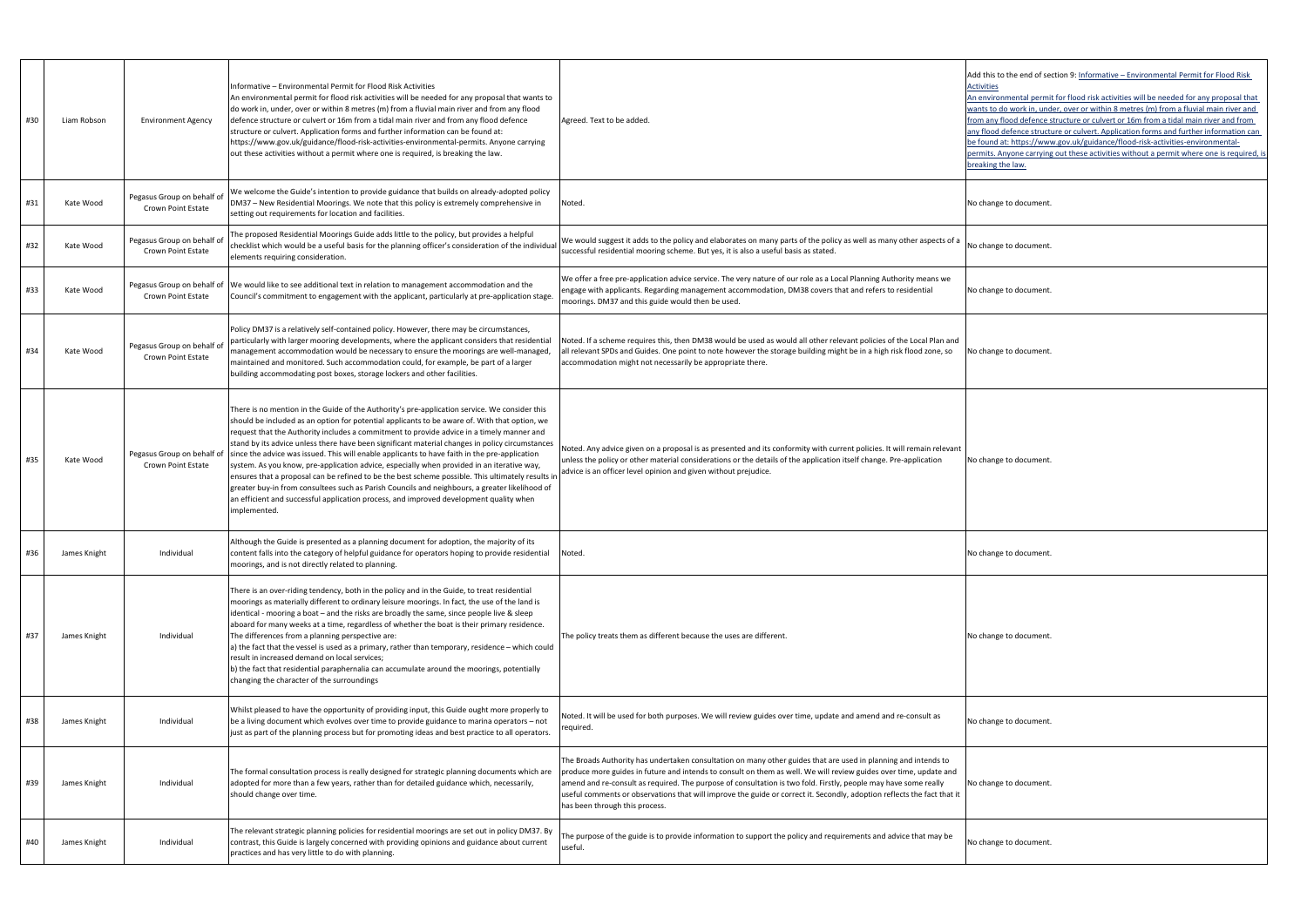| #41 | James Knight | Individual | Planning relates to the use and development of land (which includes the land beneath water<br>such as rivers, moorings and basins). The specific characteristics of vessels moored over land<br>will generally fall outside the ambit of planning.                                                                                                                                                                                                                                                                                                                                                                                                                                                                                                                                                                                                                                                                                                                                                                                                                                 | Noted.                                                                                                                                                                                                                                                                                                                                                                                                                                                                                                                                                                                                                                                                                                                                                                                                                                                                                                                                                                                                                                                                                                                                                                                  | No change to document |
|-----|--------------|------------|------------------------------------------------------------------------------------------------------------------------------------------------------------------------------------------------------------------------------------------------------------------------------------------------------------------------------------------------------------------------------------------------------------------------------------------------------------------------------------------------------------------------------------------------------------------------------------------------------------------------------------------------------------------------------------------------------------------------------------------------------------------------------------------------------------------------------------------------------------------------------------------------------------------------------------------------------------------------------------------------------------------------------------------------------------------------------------|-----------------------------------------------------------------------------------------------------------------------------------------------------------------------------------------------------------------------------------------------------------------------------------------------------------------------------------------------------------------------------------------------------------------------------------------------------------------------------------------------------------------------------------------------------------------------------------------------------------------------------------------------------------------------------------------------------------------------------------------------------------------------------------------------------------------------------------------------------------------------------------------------------------------------------------------------------------------------------------------------------------------------------------------------------------------------------------------------------------------------------------------------------------------------------------------|-----------------------|
| #42 | James Knight | Individual | Whilst accepting that the definition is set out in the adopted policy, there are still significant<br>grey areas surrounding the meaning of "main residence". For example:<br>a) Does "main residence" really mean "main UK residence"? If a person lives abroad for 6<br>months and on their boat on the Broads for 6 months, is this a residential mooring?<br>b) If a person stays on their boat during the summer and in a (UK) house during the winter,<br>where is their main residence?                                                                                                                                                                                                                                                                                                                                                                                                                                                                                                                                                                                     | Noted. This is assessed on a case by case basis.                                                                                                                                                                                                                                                                                                                                                                                                                                                                                                                                                                                                                                                                                                                                                                                                                                                                                                                                                                                                                                                                                                                                        | No change to document |
| #43 | James Knight | Individual | Since it is the boat itself which is "residential" and not the mooring, and the policy wording ties<br>the mooring to a specific singular vessel, the policy could easily be circumvented by moving<br>boats from one mooring to another every 28 days.                                                                                                                                                                                                                                                                                                                                                                                                                                                                                                                                                                                                                                                                                                                                                                                                                            | The policy is related to the use of the land.                                                                                                                                                                                                                                                                                                                                                                                                                                                                                                                                                                                                                                                                                                                                                                                                                                                                                                                                                                                                                                                                                                                                           | No change to document |
| #44 | James Knight | Individual | A more sensible and enforceable future policy might instead want to consider limiting the<br>overall number of moorings which could be used for residential purposes within a given marina<br>or location, rather than trying to define individual moorings as residential - which is essentially<br>impossible.                                                                                                                                                                                                                                                                                                                                                                                                                                                                                                                                                                                                                                                                                                                                                                   | Noted. There are a number of possible approaches. These can be discussed through the determination process.                                                                                                                                                                                                                                                                                                                                                                                                                                                                                                                                                                                                                                                                                                                                                                                                                                                                                                                                                                                                                                                                             | See #85.              |
| #45 | James Knight | Individual | In reviewing the policy direction, officers ought to consider what it is that they are trying to<br>moorings as some kind of special case.                                                                                                                                                                                                                                                                                                                                                                                                                                                                                                                                                                                                                                                                                                                                                                                                                                                                                                                                         | achieve by drawing distinctions between different types of mooring and by treating residential  We will note this as and when the policy/Local Plan is reviewed and seek views during any consultation.                                                                                                                                                                                                                                                                                                                                                                                                                                                                                                                                                                                                                                                                                                                                                                                                                                                                                                                                                                                 | No change to document |
| #46 | James Knight | Individual | Acceptable location for residential moorings<br>4.1. This section is simply a summary of the adopted policy and is therefore not open for<br>consultation.                                                                                                                                                                                                                                                                                                                                                                                                                                                                                                                                                                                                                                                                                                                                                                                                                                                                                                                         | Noted.                                                                                                                                                                                                                                                                                                                                                                                                                                                                                                                                                                                                                                                                                                                                                                                                                                                                                                                                                                                                                                                                                                                                                                                  | No change to document |
| #47 | James Knight | Individual | The Guide requires mooring operators to detail the technique/method of mooring vessels in<br>the FRA.<br>It is an established fact of maritime law – and the Broads Authority's own navigation byelaws –<br>that responsibility for the safe mooring of a vessel lies at all times with the master of a vessel.<br>Broads Authority byelaw 58(1) (moored vessels to be properly secured) refers. Any planning<br>condition which required the landowner to be responsible for the safe mooring of a navigable<br>vessel would fail the NPPF para 55 tests because it would:<br>a) not be relevant to planning;<br>b) attempt to duplicate non-planning controls (the Navigation Byelaws);<br>c) be unreasonable as the landowner could not be expected to exercise the necessary<br>degree of monitoring or control over the master of a vessel;<br>d) be unenforceable by virtue of the above.<br>It would be perfectly reasonable to ask mooring operators to provide guidance on safe mooring<br>techniques to their customers, but there can be no transfer of responsibility. | The flood risk assessment and flood response plan will more than likely be required early on in the process so they<br>can be used to determine the application. The Local Plan says that the FRA should show how the vessel will be<br>moored so it does not cause issues at times of flooding. The Guide and Local Plan do not require a condition for a site<br>manager to take over the mooring of a vessel; simply to show/discuss/state how, vessels will be checked to ensure<br>the way they are moored will not impact on the vessel and its contents or other boats etc. nearby. It may be that the<br>responsibility of mooring lies with the master, but if a manager of a site sees something that could need improving in<br>terms of mooring a vessel, especially when a flood event is likely/is happening, it seems reasonable that they may<br>discuss this with the master perhaps. The Manager has responsibility for the site and a poorly moored vessel may<br>impact others on the site. It might be, for example, that the applicant simply says that from time to time, and even<br>more so when flooding could ensue, they will check how vessels are moored. | No change to document |
| #48 | James Knight | Individual | The Climate Change Checklist link on the Guide is broken, and the document does not appear<br>to exist on the Broads Authority website. There is a climate change checklist within Local Plan<br>policy DM9, which I take to be the relevant list. Whilst this is a very useful checklist for new<br>land-based developments, it is hard to see how very much of it could be applied to residential<br>moorings in any practical way - or indeed to moorings more generally.                                                                                                                                                                                                                                                                                                                                                                                                                                                                                                                                                                                                       | Will check the link and amend. The Checklist is here: https://www.broads-<br>authority.gov.uk/_data/assets/word_doc/0009/1603656/Climate20change20checklist20template.docx and in the<br>Local Plan. It is for the applicant to determine what aspects of the checklist are relevant and could be addressed in<br>their scheme. If they think part is not relevant or does not apply, they have the option of ticking 'nil'.                                                                                                                                                                                                                                                                                                                                                                                                                                                                                                                                                                                                                                                                                                                                                            | Check link.           |
| #49 | James Knight | Individual | Clearly the existence of a management plan is of benefit to mooring operators, as well as to<br>their residents and other berth holders.                                                                                                                                                                                                                                                                                                                                                                                                                                                                                                                                                                                                                                                                                                                                                                                                                                                                                                                                           | Noted.                                                                                                                                                                                                                                                                                                                                                                                                                                                                                                                                                                                                                                                                                                                                                                                                                                                                                                                                                                                                                                                                                                                                                                                  | No change to document |
| #50 | James Knight | Individual | What is less clear is why the content of such a management plan could or should be within the<br>ambit of planning. Planning authorities cannot prescribe the way in which businesses or<br>moorings are managed. Management plans are operational documents, written to ensure that<br>a business is run safely, efficiently, profitably and lawfully (including compliance with planning<br>conditions).                                                                                                                                                                                                                                                                                                                                                                                                                                                                                                                                                                                                                                                                         | The requirement for a Management Plan is in the adopted policy and this guide expands on what a Management<br>Plan could address.                                                                                                                                                                                                                                                                                                                                                                                                                                                                                                                                                                                                                                                                                                                                                                                                                                                                                                                                                                                                                                                       | No change to document |

ange to document. ange to document. ange to document. ange to document. ange to document. ange to document.  $\mathsf{link}.$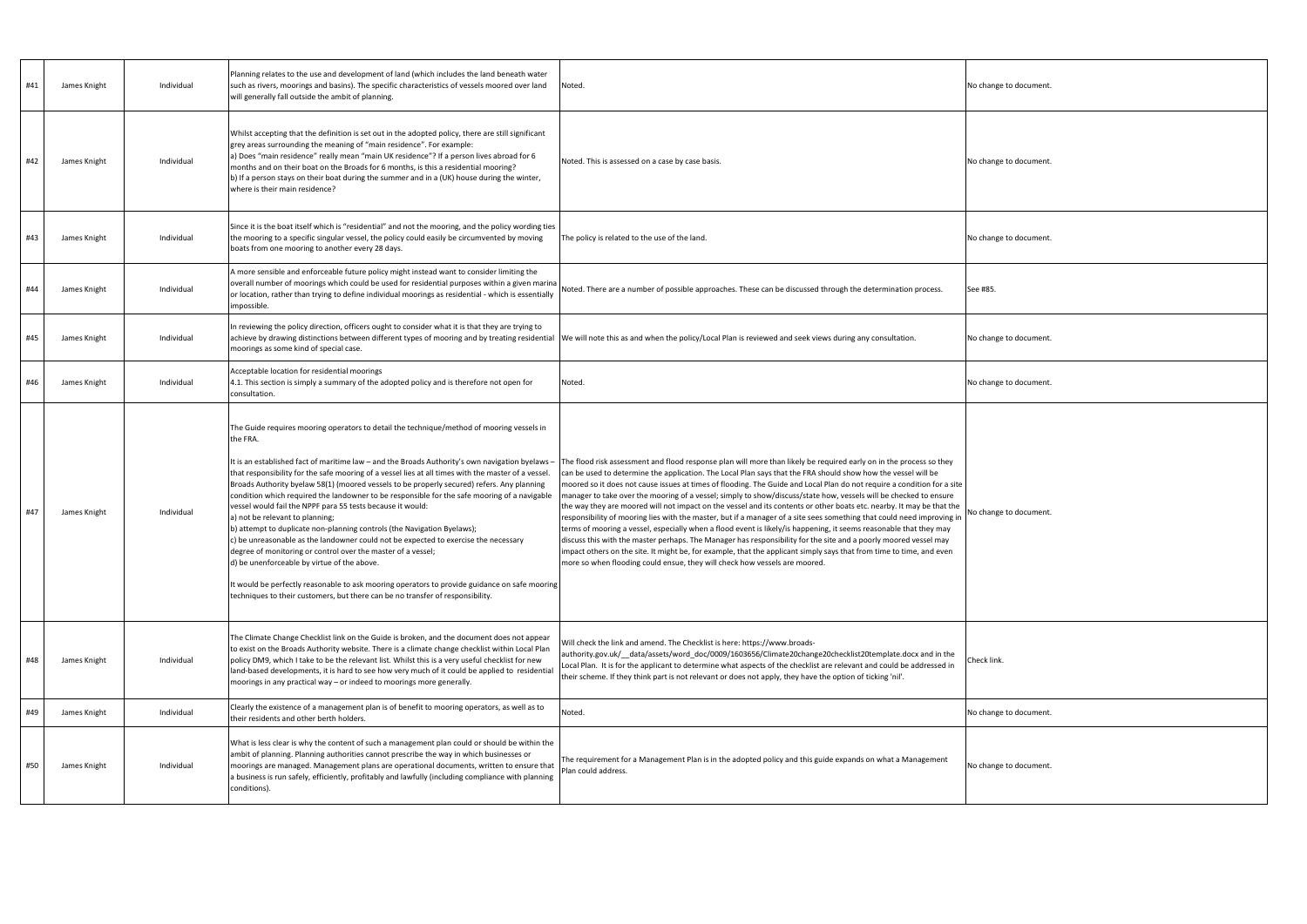| #51 | James Knight | Individual | Planning conditions need to relate to planning and pass the NPPF para 55 tests. Amongst other<br>things, they need to be specific, enforceable and not covered by other regulatory regimes. They<br>should only be applied where they are necessary to make an unacceptable development<br>acceptable. They can't simply be "nice to have".                                                                                                                                                                       | Noted.                                                                                                                                                                                                                                                                               | No change to document   |
|-----|--------------|------------|-------------------------------------------------------------------------------------------------------------------------------------------------------------------------------------------------------------------------------------------------------------------------------------------------------------------------------------------------------------------------------------------------------------------------------------------------------------------------------------------------------------------|--------------------------------------------------------------------------------------------------------------------------------------------------------------------------------------------------------------------------------------------------------------------------------------|-------------------------|
| #52 | James Knight | Individual | Boat safety certificates & insurance are matters for individual boat owners and are covered by<br>the Broads Authority's own boat registration regulations. They cannot be turned into planning Noted. This is not the intention of the guide.<br>conditions imposed upon the mooring operator.                                                                                                                                                                                                                   |                                                                                                                                                                                                                                                                                      | No change to document.  |
| #53 | James Knight | Individual | Similarly, noise pollution is covered by navigation byelaws as well as by district councils who<br>are responsible for environmental protection - including waste management.                                                                                                                                                                                                                                                                                                                                     | Noted. It is also addressed in the Local Plan as part of the Amenity policy, DM21.                                                                                                                                                                                                   | No change to document.  |
| #54 | James Knight | Individual | Therefore, although the list is useful to an operator in terms of "things to consider", it would be<br>inappropriate for any planning condition to require the existence of a management plan which Noted and this will be considered on a case by case basis.<br>featured such a list.                                                                                                                                                                                                                           |                                                                                                                                                                                                                                                                                      | No change to document   |
| #55 | James Knight | Individual | 7.1. Where a planning condition restricts the number of residential moorings, it will be<br>necessary to keep a register to ensure compliance with that planning condition.<br>7.2. The nature of the information made available for inspection to the LPA will need to be<br>carefully considered to ensure compliance with GDPR and other privacy laws. It is important for<br>the Broads Authority to consider what information it could require the operator to provide, and<br>the reasons for requiring it. | Noted. The Authority is mindful of the requirements of other legislation.                                                                                                                                                                                                            | No change to document   |
| #56 | James Knight | Individual | <b>Council Tax</b><br>8.1. This isn't a planning matter and there is no proposal upon which to consult, but it is useful Noted.<br>information to provide in a guide.                                                                                                                                                                                                                                                                                                                                             |                                                                                                                                                                                                                                                                                      | No change to document   |
| #57 | James Knight | Individual | <b>Facilities</b><br>9.1. This is all useful guidance and it is helpful to know how other marinas outside the Broads<br>operate and provide facilities.<br>9.2. It might also be useful to provide details of relevant arrangements at marinas within the<br>Broads, which offer residential moorings.                                                                                                                                                                                                            | Noted. This information will be available on the operator's websites.                                                                                                                                                                                                                | No change to document   |
| #58 | James Knight | Individual | The questions within this section are posed as consultation queries but are really matters for<br>individual planning applicants to consider. I cannot see how answers to these questions,<br>provided as part of this consultation exercise, could inform the final version of a planning<br>guidance document.                                                                                                                                                                                                  | These questions are prompts for the applicant to answer as set out in Appendix D. They will remain as part of the<br>final document. They are not consultation questions.                                                                                                            | No change to document   |
| #59 | James Knight | Individual | This Guide should not be considered as a planning document requiring adoption, but rather<br>something to be continuously updated, intended to provide helpful guidance to new and<br>existing residential mooring operators.                                                                                                                                                                                                                                                                                     | The purpose of this guide, like the other adopted guides, is to provide advice and information. It will be updated as<br>required.                                                                                                                                                   | No change to document   |
| #60 | James Knight | Individual | Planning (and other) documents from the LPA should not seek to prescribe the operational<br>practices of businesses unless they directly relate to planning and are necessary in planning<br>terms.                                                                                                                                                                                                                                                                                                               | Noted.                                                                                                                                                                                                                                                                               | No change to document.  |
| #61 | James Knight | Individual | Planning conditions must be limited to matters which are within the lawful control of the<br>marina operator. They should never require the operator to be responsible for the conduct or<br>actions of boat owners or others. Planning conditions which impose requirements on the<br>operator relating to noise, boat safety, insurance, payment of tolls or mooring techniques<br>would all probably be unlawful.                                                                                              | Noted.                                                                                                                                                                                                                                                                               | No change to document   |
| #62 | James Knight | Individual | Clarity is required on the nature of personal information which the operator can reasonably be<br>asked to provide relating to individual berth holders.                                                                                                                                                                                                                                                                                                                                                          | Noted.                                                                                                                                                                                                                                                                               | See #96, 97, 98 and 99. |
| #63 | James Knight | Individual | The Guide as it stands is a hybrid document containing a mixture of planning policy, guidance,<br>links, and questions aimed at specific applicants. It isn't capable of being "adopted" in the<br>formal sense.                                                                                                                                                                                                                                                                                                  | The purpose of the guide is to provide information to support the policy and requirements and advice that may be<br>useful. By undertaking consultation, we get wider views which will strengthen the document. Adoption reflects the<br>fact that it has been through this process. | No change to document   |
| #64 | James Knight | Individual | The majority of the guidance (as distinct from the policy) is applicable to all moorings (not just<br>residential ones), and the document ought to be re-imagined as a means of providing evolving<br>guidance and best practice for marina operators - rather than seeking to prescribe operational<br>procedures under the guise of planning conditions.                                                                                                                                                        | Noted. The suggestion about the potential wider role of the document is noted. But at this point, it is intended to<br>focus primarily on residential moorings.                                                                                                                      | No change to document   |

| No change to document.  |  |
|-------------------------|--|
| No change to document.  |  |
| No change to document.  |  |
| No change to document.  |  |
| No change to document.  |  |
| No change to document.  |  |
| No change to document.  |  |
| No change to document.  |  |
| No change to document.  |  |
| No change to document.  |  |
| No change to document.  |  |
| See #96, 97, 98 and 99. |  |
| No change to document.  |  |
| No change to document.  |  |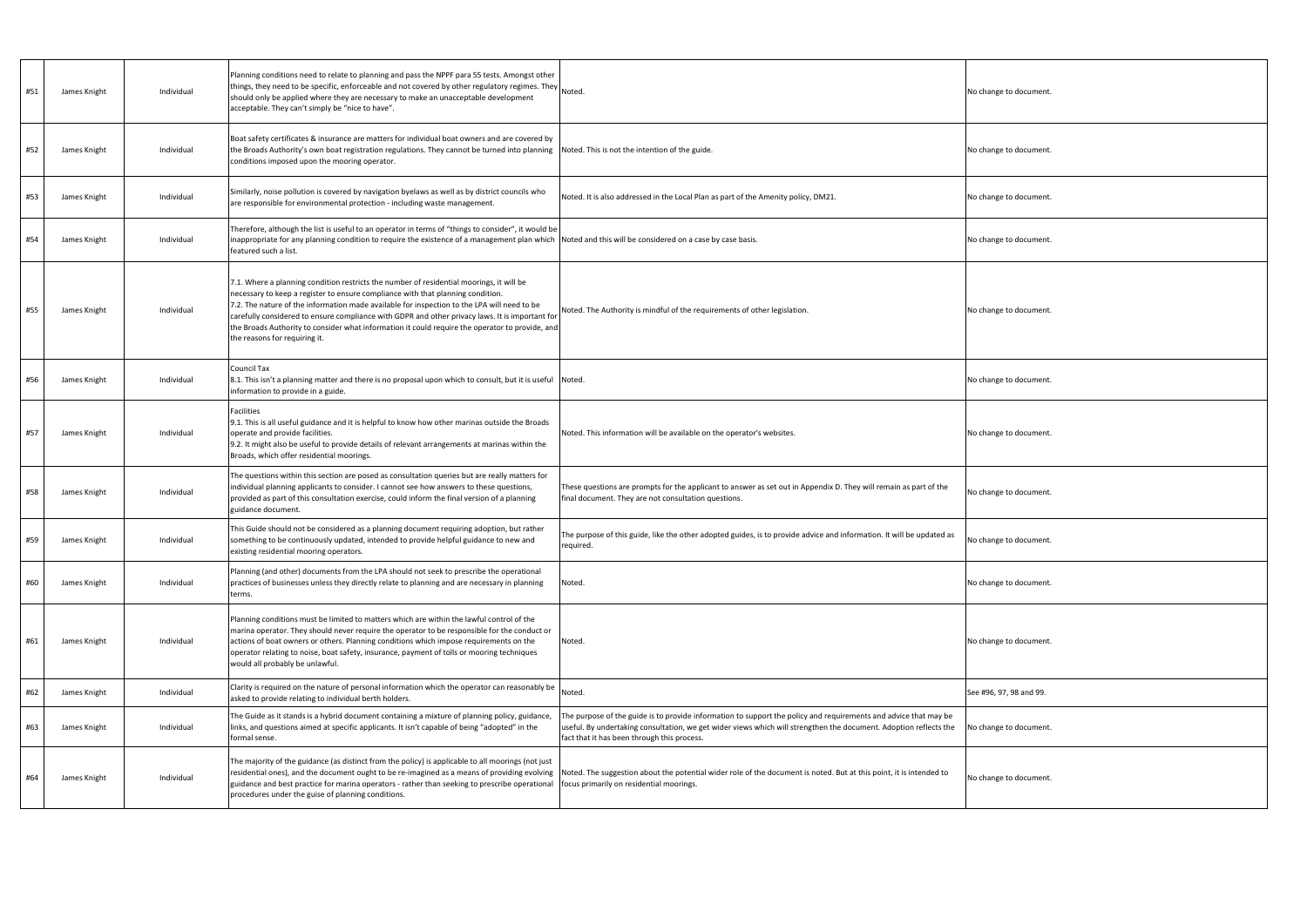| #65 | James Knight            | Individual                              | am a Fellow of the Royal Institution of Chartered Surveyors and I have lived and worked<br>around the Broads for all of my life. In addition to enjoying recreational boating activities, I<br>have worked in a professional capacity advising on planning matters. During the past 17 years, I<br>have been a Director of three successful Broads tourism businesses, each employing over 60<br>people, and have engaged with the planning system as an applicant on numerous occasions.<br>One of these businesses includes a marina which operates 10 residential moorings on the<br>southern Broads. I am a former member of the RICS Governing Council, a South Norfolk District<br>Councillor, and an appointed member of the Broads Authority and its Planning Committee. My<br>response to this consultation is in my capacity as a private individual, property developer and<br>company director. I am not responding in my capacity as a member of the Broads Authority or<br>its Planning Committee. | Noted                                                                                                                                                                                                                                                                                                                                                                                                                                                                                                 | No change to document  |
|-----|-------------------------|-----------------------------------------|------------------------------------------------------------------------------------------------------------------------------------------------------------------------------------------------------------------------------------------------------------------------------------------------------------------------------------------------------------------------------------------------------------------------------------------------------------------------------------------------------------------------------------------------------------------------------------------------------------------------------------------------------------------------------------------------------------------------------------------------------------------------------------------------------------------------------------------------------------------------------------------------------------------------------------------------------------------------------------------------------------------|-------------------------------------------------------------------------------------------------------------------------------------------------------------------------------------------------------------------------------------------------------------------------------------------------------------------------------------------------------------------------------------------------------------------------------------------------------------------------------------------------------|------------------------|
| #66 | Hayley Goldson          | Chedgrave Parish Clerk                  | The content of Marketing and Viability Supplementary Planning Document (SPD) and<br>Residential Moorings Guide was considered by Chedgrave Parish Council on 7th May 2020. I<br>can advise that councillors support the document as long as the guidelines described in the<br>document are adhered to (particularly in relation to residential moorings).                                                                                                                                                                                                                                                                                                                                                                                                                                                                                                                                                                                                                                                       | Support noted.                                                                                                                                                                                                                                                                                                                                                                                                                                                                                        | No change to document  |
| #67 | William Hollocks        | Loddon Marina                           | Can you please give me some background on why these are being proposed as you have just<br>produced an excellent document on the Broads Plan that went through an extensive review by<br>every party and then the Inspector for the Secretary of State and then approved at the highest<br>level of government.                                                                                                                                                                                                                                                                                                                                                                                                                                                                                                                                                                                                                                                                                                  | Guides and SPDs provide more detail on certain policies in Local Plans. For example, the moorings and riverbank<br>stabilisation guide that we adopted a few years back and the Flood Risk SPD we soon adopted all provide much more<br>detail than would be appropriate in a Local Plan. Policies in the Local Plan provide the hooks for the guides and SPDs.<br>SPDs and Guides help with the implementation of policies. A Local Planning Authority does not need to produce<br>them, but can do. | No change to document  |
| #68 | William Hollocks        | Loddon Marina                           | With regards the residential moorings there is every kind of boat currently on the Broads many<br>used as residential and the BA already has bye law on this so why are the Planning Department<br>trying to be a dictator on a matter which is under another departments jurisdiction (Lucy). The<br>criteria for our residential moorings is well covered in policy LOD1. Does this mean that every<br>boat that does meet this policy will be excluded from the Broads.                                                                                                                                                                                                                                                                                                                                                                                                                                                                                                                                       | The policies relate to the use of the land, not the use of the boat. The Guide elaborates on already adopted policy<br>the Local Plan for the Broads was adopted in May 2019).                                                                                                                                                                                                                                                                                                                        | No change to document  |
| #69 | William Hollocks        | Loddon Marina                           | Can you please confirm that any policy you end up will be approved by the Secretary of State<br>though his Inspector as an approved amendment to your Broads Plan. Without this as far as I<br>can see it will be another attempt by the Planning Dictatorship to control the further<br>deterioration of the business's on the Broads and will not be worth the paper it is written on                                                                                                                                                                                                                                                                                                                                                                                                                                                                                                                                                                                                                          | These are not policies. These documents help to implement policies. Guides are not prescribed by regulations, but<br>SPDs are. SPDs have a set procedure (see the regulations:<br>http://www.legislation.gov.uk/uksi/2012/767/part/5/made) and the Planning Inspector is not part of the process.                                                                                                                                                                                                     | No change to document. |
| #70 | <b>William Hollocks</b> | Loddon Marina                           | By copy of this e-mail to DR Packman, Lucy as the responsible manager for navigation and bye<br>laws on boats and Marie as the boss of the out of control Planning Department I am asking to<br>put a stop to these amendments as it is a complete waste of money and has no justification to<br>be in the public interest.                                                                                                                                                                                                                                                                                                                                                                                                                                                                                                                                                                                                                                                                                      | Noted                                                                                                                                                                                                                                                                                                                                                                                                                                                                                                 | No change to document  |
| #71 | <b>William Hollocks</b> | Loddon Marina                           | am more than happy to start a campaign of getting support not for comments to the policies<br>but to get them stopped. We are happy to lobby every Parish Council, BA members, Councils,<br>MP's etc. I have also copied Mr Tarry as he is working with various parties to contribute to the<br>consultation process.                                                                                                                                                                                                                                                                                                                                                                                                                                                                                                                                                                                                                                                                                            | Noted. But guides and SDPs are not policies. They help with the implementation of adopted policies                                                                                                                                                                                                                                                                                                                                                                                                    | No change to document  |
| #72 | Thomas Foreman          | Thorpe St Andrew Town<br>Council        | The Committee welcomed the consultation by the Broads Authority on its Residential Moorings<br>Guide and felt it was a very well-considered document.                                                                                                                                                                                                                                                                                                                                                                                                                                                                                                                                                                                                                                                                                                                                                                                                                                                            | Support noted.                                                                                                                                                                                                                                                                                                                                                                                                                                                                                        | No change to document  |
| #73 | <b>Thomas Foreman</b>   | Thorpe St Andrew Town<br>Council        | The Committee noted the important difference between houseboats and residential moorings,<br>however, it was queried how the policy would apply to mixed sites with both houseboats and<br>residential mooring.                                                                                                                                                                                                                                                                                                                                                                                                                                                                                                                                                                                                                                                                                                                                                                                                  | The Local Plan at page 118, second para says that we expect schemes for residential moorings to be occupied by<br>vessels regarded as boats and that houseboats will be dealt with on a case by case basis. That would be the same for No change to document<br>mixed schemes, if any were to come forward as a planning application.                                                                                                                                                                 |                        |
| #74 | Thomas Foreman          | Thorpe St Andrew Town<br>Council        | The Committee felt that the management plan was a positive step, particularly with site rules<br>explaining who is resident and how waste will be managed. As part of this section, it was felt<br>the need for an Emergency Evacuation Plan should be included. If safe access for emergency<br>service vehicles is important, it is also important to consider how people might evacuate prior<br>to (or when) the emergency services arrive.                                                                                                                                                                                                                                                                                                                                                                                                                                                                                                                                                                  | Noted. Access by emergency services would be considered as part of determining the application as per criterion g of<br>DM37.                                                                                                                                                                                                                                                                                                                                                                         | No change to document. |
| #75 | Alan Wildman            | Residential Boat Owners'<br>Association | RBOA is keen to work with the Broads Authority with a view to demonstrating how, with good<br>management controls at site level, residential boaters are of considerable benefit to moorings<br>operators, other berth holders, local communities and the Norfolk Broads as a whole. It is to be<br>hoped that if demand for residential moorings exceeds the 63 already identified, then BA might<br>consider increasing the figure in order to meet that demand.                                                                                                                                                                                                                                                                                                                                                                                                                                                                                                                                               | f applications come forward, they will be determined against the policies of the local plan. The number of 63 is not a<br>maximum and we would not deny applications because we have permitted 63 residential moorings.                                                                                                                                                                                                                                                                               | No change to document  |

| No change to document.                         |
|------------------------------------------------|
| No change to document.                         |
| No change to document.                         |
| No change to document.                         |
| No change to document.                         |
| No change to document.                         |
| No change to document.                         |
| No change to document.                         |
| No change to document but see rows #21 and 22. |
| No change to document.                         |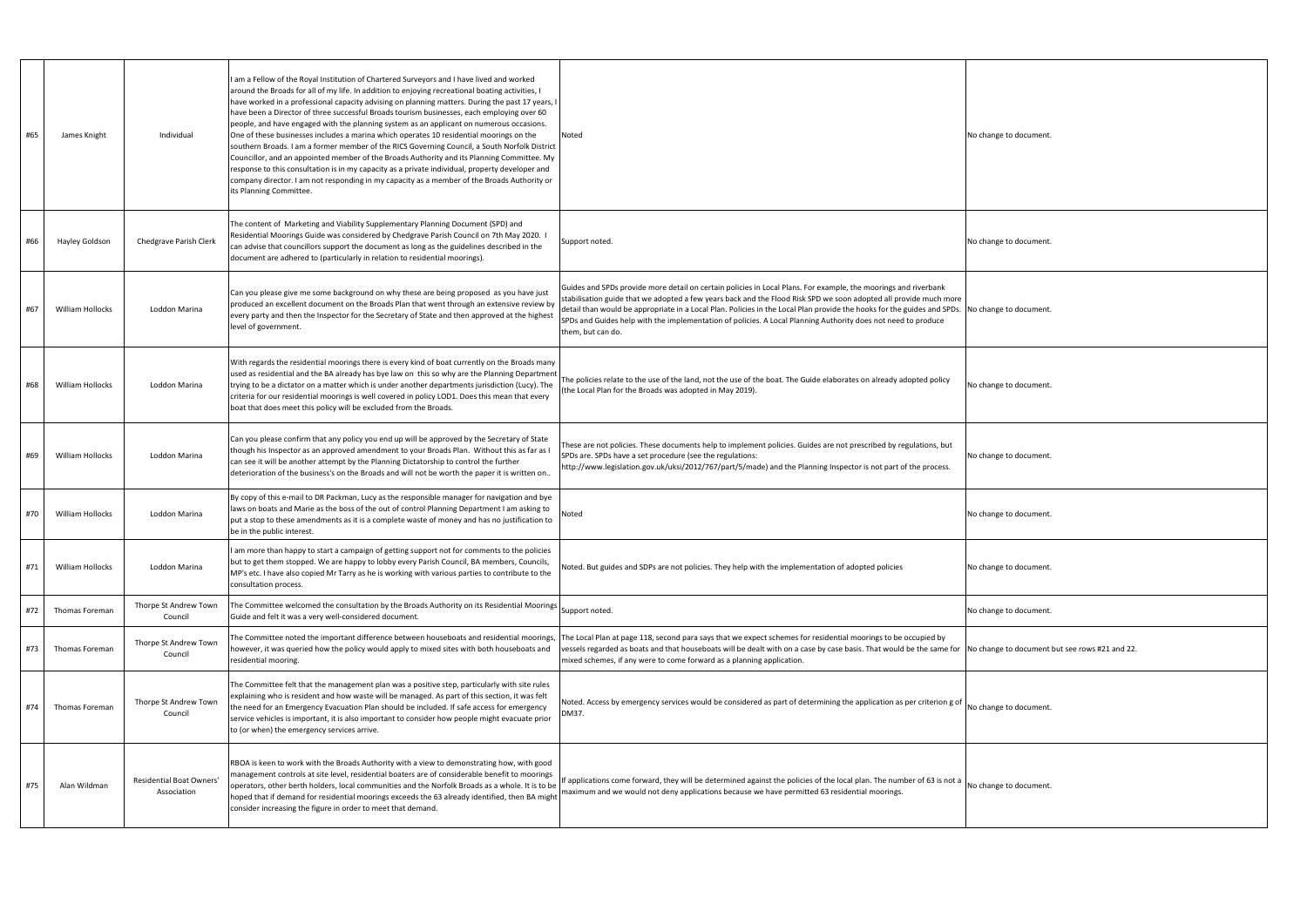| #76 | Alan Wildman | Residential Boat Owners'<br>Association | Quite apart from the legal requirement and the many general benefits of having water based<br>residents, to Navigation Authorities and to moorings providers, responsible residential boaters<br>are particularly known to provide:<br>• Added security: Not just in terms of property - land dwellers, walkers, boaters and other<br>waterway users often confirm that they feel safer knowing there are people living on the<br>water, close by.<br>. Local knowledge: Visitors to areas where there are live-aboards frequently interact and<br>benefit from the available local knowledge, usually freely given, to enhance the visitors'<br>enjoyment of the region.<br>Safety: Where there are residential craft moored, by nature usually occupied by necessarily S<br>safety aware individuals, others who might get into trouble near, in or on the water have<br>potential assistance immediately at hand. | Noted.                                                                                                                                                                                                                                                                                                                                                                                                                                                              | No change to document.                                                                                                                                             |
|-----|--------------|-----------------------------------------|----------------------------------------------------------------------------------------------------------------------------------------------------------------------------------------------------------------------------------------------------------------------------------------------------------------------------------------------------------------------------------------------------------------------------------------------------------------------------------------------------------------------------------------------------------------------------------------------------------------------------------------------------------------------------------------------------------------------------------------------------------------------------------------------------------------------------------------------------------------------------------------------------------------------|---------------------------------------------------------------------------------------------------------------------------------------------------------------------------------------------------------------------------------------------------------------------------------------------------------------------------------------------------------------------------------------------------------------------------------------------------------------------|--------------------------------------------------------------------------------------------------------------------------------------------------------------------|
| #77 | Alan Wildman | Residential Boat Owners'<br>Association | We welcome the distinction between houseboats and other residential craft and would suggest<br>suggests - traditional in that they would be identified as boats by "the man on the Clapham<br>Omnibus".                                                                                                                                                                                                                                                                                                                                                                                                                                                                                                                                                                                                                                                                                                              | i good, clear description be used to clarify what constitutes those other residential craft. RBOA  The Local Plan described what is expected at these moorings in the supporting text of DM37. Any changes to that<br>wording would need to be as part of the Local Plan review.                                                                                                                                                                                    | No change to document                                                                                                                                              |
| #78 | Alan Wildman | Residential Boat Owners'<br>Association | It is hoped that planning restrictions on houseboats might be negotiable with the applicants,<br>rather than overly dictatorial, something that could be made clear in The Guide.                                                                                                                                                                                                                                                                                                                                                                                                                                                                                                                                                                                                                                                                                                                                    | The Local Plan is clear that houseboats will be judged on a case by case basis.                                                                                                                                                                                                                                                                                                                                                                                     | No change to document.                                                                                                                                             |
| #79 | Alan Wildman | Residential Boat Owners'<br>Association | Some marinas and boatyards already have on-line moorings. To locate a small number of<br>residential slots in amongst those already existing moorings would impede neither navigation<br>nor access to facilities. Perhaps this could be made clearer in The Guide.                                                                                                                                                                                                                                                                                                                                                                                                                                                                                                                                                                                                                                                  | Planning applications will be determined against relevant policies in the Local Plan. Policy SP13 will be relevant and<br>impact on navigation is included on DM37 at criterion d. Again, the policy DM37 sets out where residential moorings<br>will be acceptable and other than in Norwich, that is in marinas or boatyards rather than on line. if the RBOA wish for<br>that to be changed, it is something to discuss as part of the review of the Local Plan. | No change to document.                                                                                                                                             |
| #80 | Alan Wildman | Residential Boat Owners'<br>Association | Some residential boaters have little need for nearby access to most "key" services; for instance,<br>BA acknowledges that many residential boaters are single, perhaps slightly older (without<br>children on board) and/or even fully retired. It is hoped that BA will look favourably on<br>applications for residential berths in areas that are a little remote from such services and could<br>state that fact in The Guide.                                                                                                                                                                                                                                                                                                                                                                                                                                                                                   | The Local Plan for the Broads was adopted in 2019. The policy sets out the requirements for the location of<br>residential moorings and this guide cannot change policy. DM37 is clear about where residential moorings will be<br>deemed acceptable. Indeed, access to services was a key consideration when assessing the allocations in the Local<br>Plan for residential moorings.                                                                              | No change to document                                                                                                                                              |
| #81 | Alan Wildman | Residential Boat Owners'<br>Association | Flood Risk and Climate Change<br>BA comments in The Guide are clear.                                                                                                                                                                                                                                                                                                                                                                                                                                                                                                                                                                                                                                                                                                                                                                                                                                                 | Noted                                                                                                                                                                                                                                                                                                                                                                                                                                                               | No change to document.                                                                                                                                             |
| #82 | Alan Wildman | Residential Boat Owners'<br>Association | RBOA will readily offer advice to operators who may need assistance with creating<br>Management Plans covering "responsible" residential boating. RBOA acknowledges BA's<br>reference to our Association and/or our website and would like to see that reference<br>strengthened within The Guide. RBOA anticipates no commercial benefit from providing such<br>advice.<br>Follow up:<br>As regards what you might further comment on RBOA, perhaps just a mention that we do liaise<br>with most major Navigation Authorities would suffice - if you agree and feel it appropriate,<br>then all well and good                                                                                                                                                                                                                                                                                                      | Agreed, will add the extra wording to the RBOA paragraph.                                                                                                                                                                                                                                                                                                                                                                                                           | The Residential Boat Ow<br>1963 the Residential Boa<br>exclusively represents ar<br>British Isles. We represe<br>RBOA ensure they liaise<br>https://www.rboa.org.u |
| #83 | Alan Wildman | Residential Boat Owners'<br>Association | RBOA acknowledges that clear, strong and fair site management is the key to acceptable live-<br>aboard craft. Good management will encourage responsible site maintenance and preservation<br>of natural habitat and biodiversity. Reference in The Guide to LILO (Low Impact Living Aboard)<br>might be advisable - RBOA can provide guidance in this respect if required.<br>Follow up:<br>For us, the points we would like to get across are that we (RBOA) are keen to lead operators<br>and customers in the direction of Low Impact Life On Board and, through RBOA, there is a<br>wealth of advice in that respect. Many will hopefully recognise the anachronism (LILO) and<br>seek us out for such free advice.                                                                                                                                                                                             | Agree. Will add reference to LILO.                                                                                                                                                                                                                                                                                                                                                                                                                                  | 9.12 Low Impact Life on<br>In response to the consu<br><b>Impact Life On Board and</b><br>Low impact life on board<br>the environment.                             |
| #84 | Alan Wildman | Residential Boat Owners'<br>Association | RBOA believes that boats used as primary residences should not stand out from leisure craft<br>moored in the same vicinities. We would support BA in taking a similar stance and including<br>such advice in The Guide.                                                                                                                                                                                                                                                                                                                                                                                                                                                                                                                                                                                                                                                                                              | The policy and guide seek to influence and guide the moorings and use of land rather than what boats look like. It<br>seems that is will be down to the owner of the boat and management of the moorings.                                                                                                                                                                                                                                                           | No change to document.                                                                                                                                             |

range to document. Also see comments #21 and 22.

Residential Boat Owners' Associations (RBOA). Their website says: 'Established in the Residential Boat Owners' Association is the only national organisation which sively represents and promotes the interests of people living on boats in the h Isles. We represent all those who have chosen to make a boat their home'. The Rensure they liaise with Navigation Authorities like the Broads Authority. ://www.rboa.org.uk/

Low Impact Life on Board

In response to the consultation on this guide, the RBOA were keen to emphasise Low act Life On Board and, through RBOA, there is a wealth of advice in that respect. mpact life on board is an expression from UK waterways boaters who care about nvironment.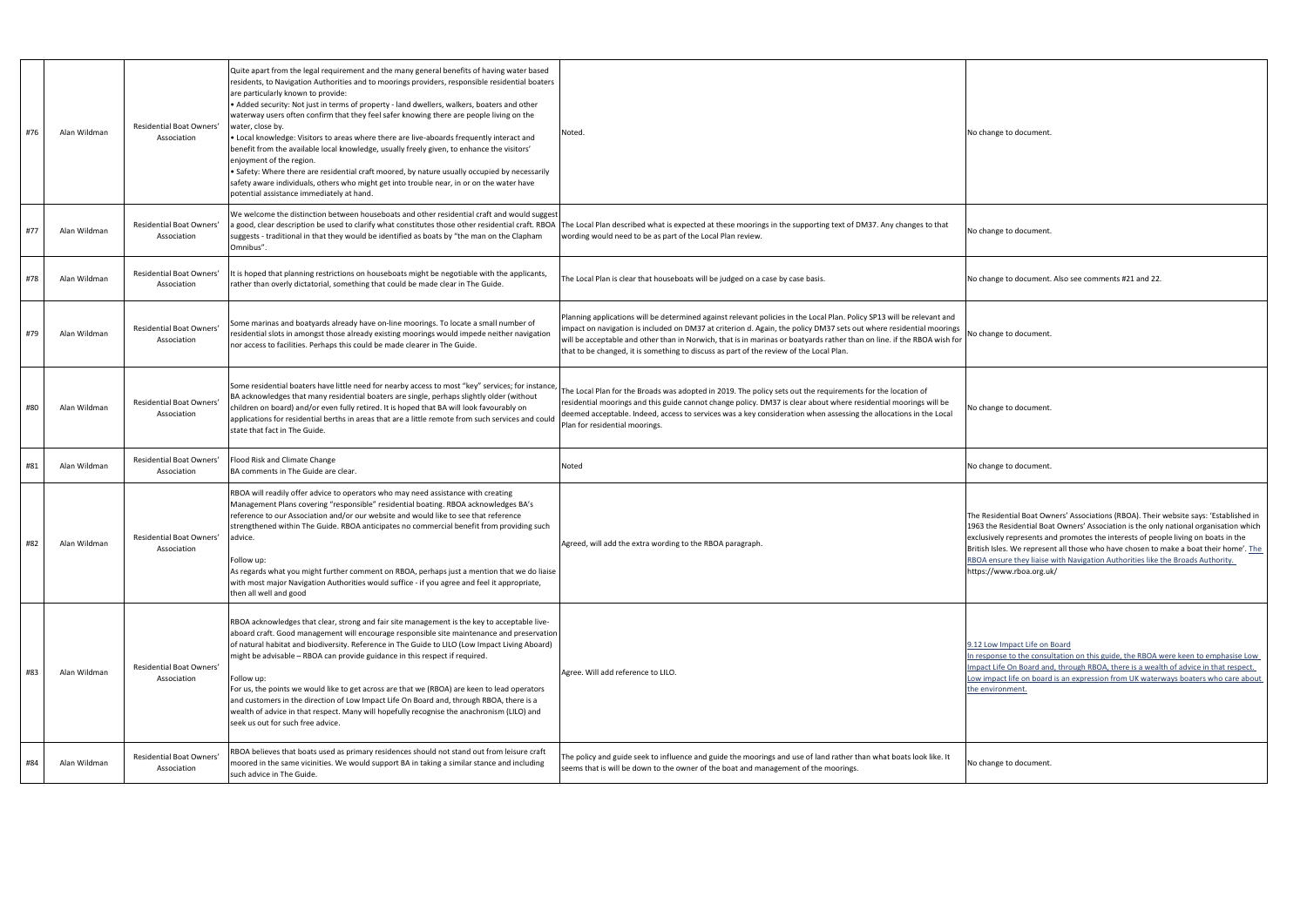| #85  | Alan Wildman        | Residential Boat Owners'<br>Association | RBOA believes that moorings operators should have absolute (but reasonable) control of boat<br>placements within their operational sites and would like to see this mentioned in The Guide.                                                                                                                                                                                                                                                                                                                                                                                                                     | Agreed. Will add text.                                                                                                                                                                                                                                                                                                                                                                                                          | Amend section 4 so ther<br>another for location of r<br>moorings within a site a<br>permitted for residentia<br>maximum number of res<br>the marina or boatyard<br>Planning Authority. It wi<br>moorings are used for re<br>would then be logged in<br>management plan. |
|------|---------------------|-----------------------------------------|-----------------------------------------------------------------------------------------------------------------------------------------------------------------------------------------------------------------------------------------------------------------------------------------------------------------------------------------------------------------------------------------------------------------------------------------------------------------------------------------------------------------------------------------------------------------------------------------------------------------|---------------------------------------------------------------------------------------------------------------------------------------------------------------------------------------------------------------------------------------------------------------------------------------------------------------------------------------------------------------------------------------------------------------------------------|-------------------------------------------------------------------------------------------------------------------------------------------------------------------------------------------------------------------------------------------------------------------------|
| #86  | Alan Wildman        | Residential Boat Owners'<br>Association | It is reasonable to expect that any proposed inspection of moorings operators' records should<br>only be requested with a good reason so to do. Such request should be negotiable with the<br>operator, which fact should be made clear in The Guide.                                                                                                                                                                                                                                                                                                                                                           | Noted. See #96, 97, 98 and 99.                                                                                                                                                                                                                                                                                                                                                                                                  | See #96, 97, 98 and 99.                                                                                                                                                                                                                                                 |
| #87  | Alan Wildman        | Residential Boat Owners'<br>Association | RBOA has extensive experience of Council Tax issues; again RBOA would be happy for The<br>Guide to refer to our Association and/or our website for advice.                                                                                                                                                                                                                                                                                                                                                                                                                                                      | Agreed. Will add text.                                                                                                                                                                                                                                                                                                                                                                                                          | At section 8 add: 'and th<br>https://www.rboa.org.u                                                                                                                                                                                                                     |
| #88  | Alan Wildman        | Residential Boat Owners'<br>Association | Some facilities which may not be available "on site" but are available just a short cruise away<br>from base are perfectly acceptable to many live-aboards. This is often the case on other<br>waterways. RBOA suggests that point be clearly made within The Guide. We believe it<br>reasonable to acknowledge that many live-aboard requirements, such as laundry, clothes<br>drying, storage, etc. are often fully catered for within the confines of the craft (boat) itself.<br>Moorings operators might be advised, via The Guide, that such a requirement could be part of<br>their own Management Plan. | The guide is clear in that it says the section relating to facilities are things that an operator may wish to make<br>available. It gives examples and case studies. The elements of this section tend to relate to policy criteria and so the<br>application will need to show how they are addressed. It is up to the operator to consider how the needs of those<br>iving on their boats will be catered for.                | No change to document                                                                                                                                                                                                                                                   |
| #89  | Alan Wildman        | Residential Boat Owners'<br>Association | <b>Key Messages</b><br>A good summary.                                                                                                                                                                                                                                                                                                                                                                                                                                                                                                                                                                          | Noted                                                                                                                                                                                                                                                                                                                                                                                                                           | No change to document                                                                                                                                                                                                                                                   |
| #90  | Alan Wildman        | Residential Boat Owners'<br>Association | Helpful links and where to go to get advice<br>RBOA would encourage emphasis on the fact that we are a wholly volunteer group unlike other<br>(commercial) organisations - our focus is not on RBOA revenue generation, but is solely on<br>achieving our aims, as declared at the head of this response paper - RBOA is dedicated solely<br>to the protection, promotion, universal acceptance and continued development of<br>"responsible" residential boating (living-aboard).                                                                                                                              | Noted. Consider the reference to the various organisations adequately addressed in the Guide.                                                                                                                                                                                                                                                                                                                                   | No change to document                                                                                                                                                                                                                                                   |
| #91  | Jason Beck          | <b>East Suffolk Council</b>             | East Suffolk Council, Planning Policy Department has no comments to make on this document.                                                                                                                                                                                                                                                                                                                                                                                                                                                                                                                      | Noted                                                                                                                                                                                                                                                                                                                                                                                                                           | No change to document                                                                                                                                                                                                                                                   |
| #92  | <b>Emily Curtis</b> | Loddon Parish Council                   | Councillors welcomed a management plan for the sites with residential moorings. LPC believes<br>that a management plan would ensure the site was is well managed and will help protect land Support noted.<br>and boat residents from anti-social behaviour.                                                                                                                                                                                                                                                                                                                                                    |                                                                                                                                                                                                                                                                                                                                                                                                                                 | No change to document                                                                                                                                                                                                                                                   |
| #93  | <b>Emily Curtis</b> | Loddon Parish Council                   | Councillors welcomed that consideration is being given to climate change, and agreed that it is<br>important to consider the necessity for a site to have adequate provision for waste, sewage<br>disposal and the prevention of pollution. How will these considerations be monitored?                                                                                                                                                                                                                                                                                                                         | The ability to meet these requirements will be part of the assessment and form part of planning conditions which are<br>routinely monitored.                                                                                                                                                                                                                                                                                    | No change to document                                                                                                                                                                                                                                                   |
| #94  | <b>Emily Curtis</b> | Loddon Parish Council                   | Councillors consider it is important that a safety plan for flooding is taken into consideration for<br>the safety of the residents on the boat.                                                                                                                                                                                                                                                                                                                                                                                                                                                                | Support noted.                                                                                                                                                                                                                                                                                                                                                                                                                  | No change to document                                                                                                                                                                                                                                                   |
| #95  | <b>Emily Curtis</b> | Loddon Parish Council                   | Councillors welcomed the policy regarding the necessity for facilities and services available for<br>residential moorings, it is important for people living on land or water to have access to<br>adequate services and facilities.                                                                                                                                                                                                                                                                                                                                                                            | Support noted.                                                                                                                                                                                                                                                                                                                                                                                                                  | No change to document                                                                                                                                                                                                                                                   |
| #96  | <b>Emily Curtis</b> | Loddon Parish Council                   | Councillors raised concerns over the necessity of a register and have asked why it is necessary<br>for this information to be held by the site owner?                                                                                                                                                                                                                                                                                                                                                                                                                                                           | The site owner will log who is on what mooring and whether they are residential moorings or other types of                                                                                                                                                                                                                                                                                                                      | Add some further explar<br>7. Register                                                                                                                                                                                                                                  |
| #97  | <b>Emily Curtis</b> | Loddon Parish Council                   | What purpose does holding this register have for site owners?                                                                                                                                                                                                                                                                                                                                                                                                                                                                                                                                                   | moorings they offer, just like any business would keep records. The Broads Authority would request to see this<br>register from time to time to ensure that only the permitted number of boats are being lived on. It would be for the                                                                                                                                                                                          | A register of those boats<br>which boat will be maint                                                                                                                                                                                                                   |
| #98  | <b>Emily Curtis</b> | Loddon Parish Council                   | Is this retention of register data inline with GDPR and should this information be held securely,<br>and for what length of time the data be stored.                                                                                                                                                                                                                                                                                                                                                                                                                                                            | operator to ensure they kept their register in line with GDPR requirements. This approach is similar to the<br>requirement that holiday accommodation operators have - to keep a log of those who stay, including the time period<br>for periodic inspection by the Broads Authority, again to ensure the accommodation is being used as permitted.                                                                             | <b>Broads Authority as part</b><br>for keeping this register<br><u>lived on.</u>                                                                                                                                                                                        |
| #99  | <b>Emily Curtis</b> | Loddon Parish Council                   | Why do the Broads Authority need to inspect this register?                                                                                                                                                                                                                                                                                                                                                                                                                                                                                                                                                      |                                                                                                                                                                                                                                                                                                                                                                                                                                 |                                                                                                                                                                                                                                                                         |
| #100 | <b>Emily Curtis</b> | Loddon Parish Council                   | We would note that management of any antisocial behaviour by occupants of residential boats<br>is dependent on the quality of designated site manager and what further control measures<br>could be put in place to help the site manager deal with anti-social behaviour?                                                                                                                                                                                                                                                                                                                                      | Operators will no doubt use a contract that sets out the requirements of staying on a boat at their site, including why<br>and how such contract could be terminated. Perhaps anti-social behaviour may be such a reason for termination of a<br>contract. Also such behaviour can be reported to the police or Council just the same as one would if there was anti-<br>social behaviour from those living in a house on land. | No change to document                                                                                                                                                                                                                                                   |

nd section 4 so there are two sub sections - one for geographical location and her for location of residential moorings within a site. Under location of residential ings within a site add: 'An applicant may want certain specific moorings to be itted for residential moorings or may want an area to be permitted with a mum number of residential moorings within that area, to reflect the operations of harina or boatyard or site. This will need to be discussed and agreed with the Local ing Authority. It will then be for the operator of the site to control which ings are used for residential moorings in line with the permission granted. This d then be logged in the register and the approach may be explained in the igement plan'.

tion 8 add: '<u>and the RBOA also have information on Council Tax:</u> https://www.rboa.org.uk/q-a/

ome further explanatory text to this section: gister

ister of those boats being lived on will be required. The register of who lives on i boat will be maintained at all times and is made available for inspections by the ds Authority as part of monitoring of conditions set on any permission. The reason eeping this register is to ensure that only the permitted number of boats are being on.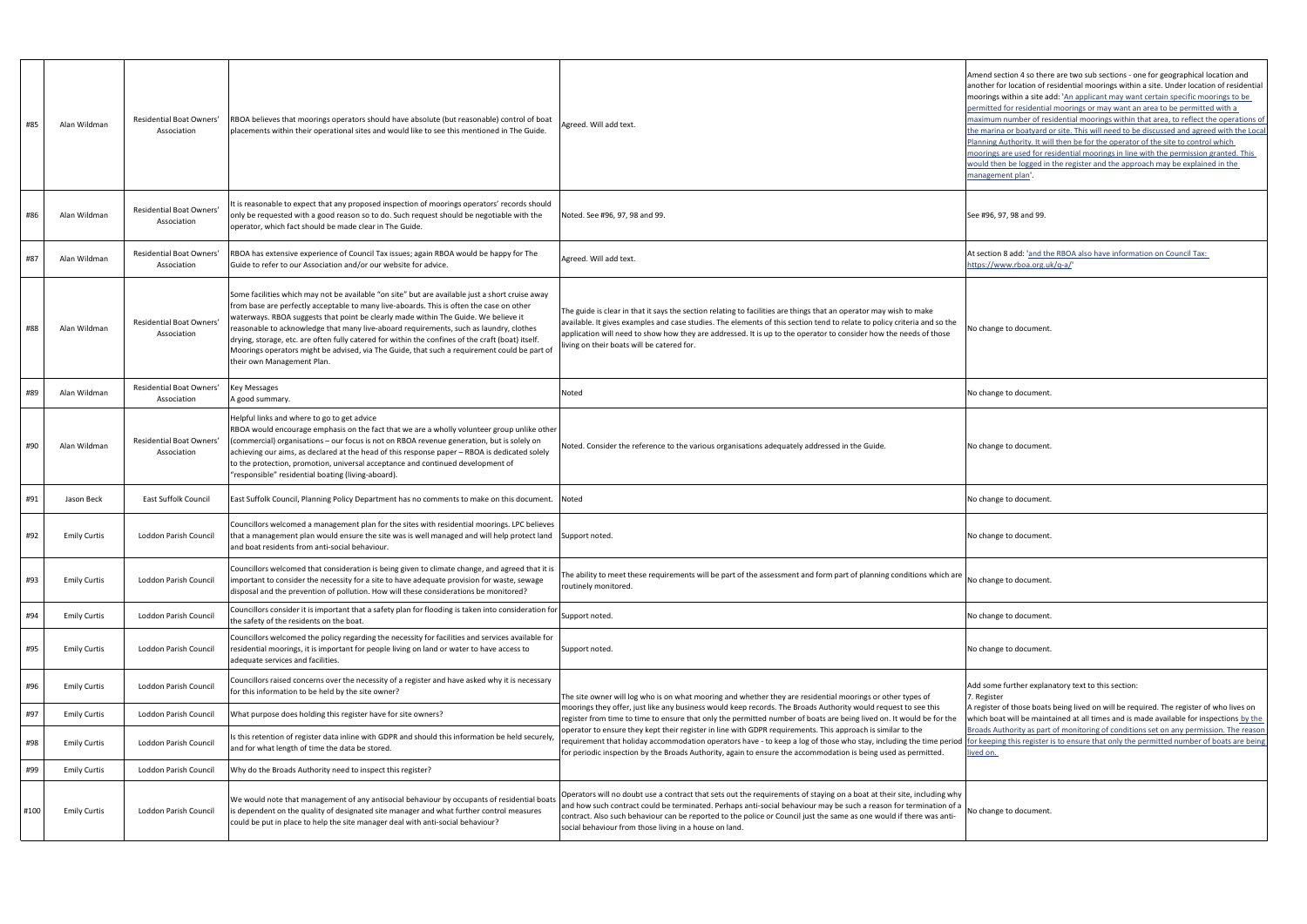| #101 | <b>Emily Curtis</b> | Loddon Parish Council | Will the Broads Authority have the power to withdraw a site owners licence to accommodate<br>residential boats in the event of recurrent anti social behaviour?                                                                                                                                                                                                                                                                                                                                                                                                                                                                                                                                                                                                                                                                                                           | Planning permission, once granted, cannot be revoked like a licence might be. Anti-social behaviour by those living<br>on their boats will be down to the management of the site. Anti-social behaviour will be dealt with in the same way it No changes to documen<br>will be dealt with in any other sort of housing.                                                                                                                                                                                                                                                                                                                                                                                                                            |                         |
|------|---------------------|-----------------------|---------------------------------------------------------------------------------------------------------------------------------------------------------------------------------------------------------------------------------------------------------------------------------------------------------------------------------------------------------------------------------------------------------------------------------------------------------------------------------------------------------------------------------------------------------------------------------------------------------------------------------------------------------------------------------------------------------------------------------------------------------------------------------------------------------------------------------------------------------------------------|----------------------------------------------------------------------------------------------------------------------------------------------------------------------------------------------------------------------------------------------------------------------------------------------------------------------------------------------------------------------------------------------------------------------------------------------------------------------------------------------------------------------------------------------------------------------------------------------------------------------------------------------------------------------------------------------------------------------------------------------------|-------------------------|
| #102 | Rachel Card         | NSBA                  | The Norfolk and Suffolk Boating Association (NSBA) thanks the Broads Authority for the<br>opportunity to participate in consultation on the above planning policy guide. The NSBA has no Noted.<br>comment to make with regard to the advice and policies in this document.                                                                                                                                                                                                                                                                                                                                                                                                                                                                                                                                                                                               |                                                                                                                                                                                                                                                                                                                                                                                                                                                                                                                                                                                                                                                                                                                                                    | No change to document   |
| #103 | Paul Harris         | SNDC and BDC          | note that the document is referred to as a Guide, and whilst it is expressly 'designed to help<br>implement the policies of the Local Plan' and seeks to elaborate on the adopted Broads Local<br>Plan Policy DM37 - New Residential Moorings, it does not appear that you intend to adopt the<br>Guide as a Supplement Planning Document, with the status which that confers.                                                                                                                                                                                                                                                                                                                                                                                                                                                                                            | Correct. We have a few other guides as well: https://www.broads-authority.gov.uk/planning/planning-<br>permission/design-guides                                                                                                                                                                                                                                                                                                                                                                                                                                                                                                                                                                                                                    | No change to document.  |
| #104 | Paul Harris         | SNDC and BDC          | Overall the Guide contains a range of useful information; however, at various points<br>throughout the document, it is not entirely clear what issues the Broads Authority consider to<br>be material to determining planning applications, and what is useful background information.<br>The document could give the impression that a significant amount of information will be<br>required to support a planning application, where this may not actually be the case.                                                                                                                                                                                                                                                                                                                                                                                                 | The purpose of the guide is to provide information to support the policy and requirements and advice that may be<br>useful.                                                                                                                                                                                                                                                                                                                                                                                                                                                                                                                                                                                                                        | No change to document   |
| #105 | Paul Harris         | SNDC and BDC          | Section 5 - Flood risk and Climate Change<br>The aims of this section, to ensure that safety considerations are assessed as part of any Flood<br>Risk Assessment and Flood Response Plan, are supported. The Guide relates this section to<br>Local Plan Policies DM5 and DM37, but it is not clear how much of the suggested information<br>would actually be required to support a planning application; if this information is being<br>required for planning purposes, consideration needs to be given as to (a) how requirements<br>will be monitored, (b) whether they are enforceable under planning legislation and (c) whether<br>they might already be covered by other legislation.                                                                                                                                                                            | This section generally copies over text from the Local Plan. However amendments following this consultation, as<br>detailed at #23 and #24 provide greater detail. Also see response to #47.                                                                                                                                                                                                                                                                                                                                                                                                                                                                                                                                                       | See #23, 24 and 47.     |
| #106 | Paul Harris         | SNDC and BDC          | Section 6 - Management Plan<br>Whilst it could be useful to condition a management plan as part of any planning permission,<br>the list of issues covered would appear to extend beyond those related to the planning aspects<br>of development; for example, conditioning a management plan that incorporates the 'site<br>rules' or 'terms and conditions' could be requiring information that is largely concerned with<br>non-planning issues. In addition, a number of the issues the Guide suggests the management<br>plan could cover would appear to be seeking/requiring a level of detail that would not be<br>required for a more regular residential development, even where that development has<br>shared/communal/public space – the Guide does not make it clear why this level is required,<br>and how it might be used to enforce a planning condition. | The points made are noted. And it is accepted that there is a level of detail set out in the guide, and required to help<br>assess a planning application and this level of details goes beyond that which would be requested for a land based<br>dwelling. However, as a unit of accommodation, residential moorings are different. Facilities required aren't<br>routinely provided on sites which may be used for residential moorings (e.g. waste, pollution prevention, electricity)<br>so we need to see how they will be provide. And there is a level of risk for example from drowning which is not<br>usually present with bricks and mortar accommodation. The purpose of the guide is to prompt people to think about<br>these things. | No change to document.  |
| #107 | Paul Harris         | SNDC and BDC          | Section 7 - Register<br>Again the Guide does not make it clear why a register of who lives on each boat is required for<br>residential moorings (as opposed to a register of the moorings themselves), this would only<br>seem relevant if the Broads Authority was applying specific occupancy conditions to a site;<br>however, this is not clear from the Guide.                                                                                                                                                                                                                                                                                                                                                                                                                                                                                                       | Noted. See #96, 97, 98 and 99.                                                                                                                                                                                                                                                                                                                                                                                                                                                                                                                                                                                                                                                                                                                     | See #96, 97, 98 and 99. |
| #108 | Paul Harris         | SNDC and BDC          | Section 8 - Council Tax<br>It is useful to highlight need to speak with relevant Local Authorities regarding Council Tax,<br>although it may be worth highlighting that this does not affect the planning decision on a<br>particular site.                                                                                                                                                                                                                                                                                                                                                                                                                                                                                                                                                                                                                               | This section gives information and provides links to find out more as well as advising operators to contact the<br>relevant district. There is nothing in the text to say that we require the applicant to do something.                                                                                                                                                                                                                                                                                                                                                                                                                                                                                                                           | No change to document   |
| #109 | Paul Harris         | SNDC and BDC          | Section 9 - Facilities<br>This sets out a useful checklist for site providers. Again, what is not entirely clear is which of<br>these issues could be material to any decision on a planning application e.g. car parking, or<br>amenity space provision and which provides useful sources of background information e.g.<br>methods of potable water supply.                                                                                                                                                                                                                                                                                                                                                                                                                                                                                                             | Section 9.1 to 9.8 relate to topics quoted in the policy. The section is also quite clear in that it uses some examples<br>from elsewhere, but to discuss the approach favoured by the operator with the Broads Authority. 9.9 refers to other<br>facilities/extras to consider.                                                                                                                                                                                                                                                                                                                                                                                                                                                                   | No change to document   |

anges to document.